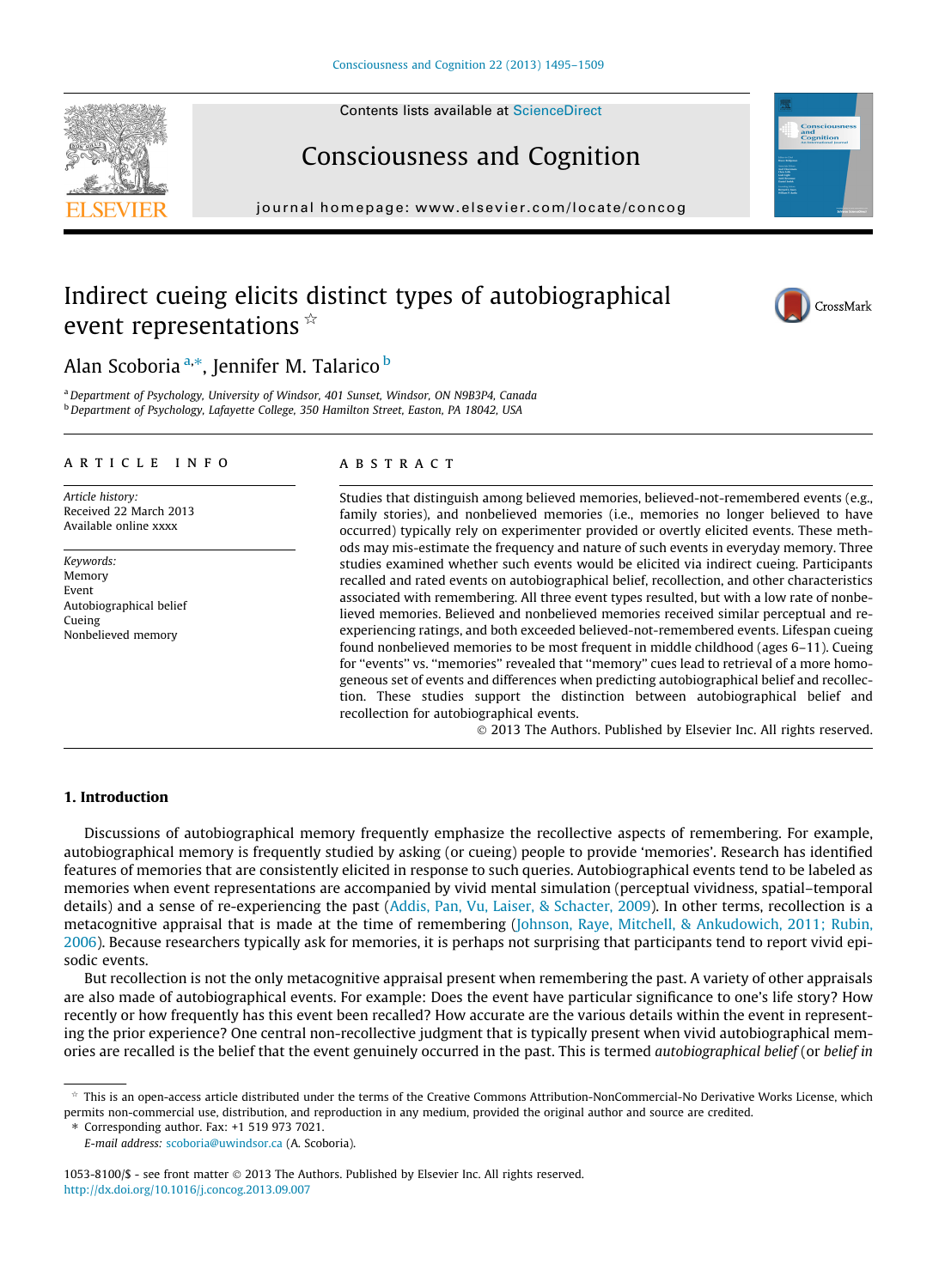occurrence), and is defined as the subjective assignment of truth-value to the proposition that the event occurred to the self [\(Mazzoni, Scoboria, & Harvey, 2010; Scoboria, Mazzoni, Kirsch, & Relyea, 2004\)](#page-14-0).

In the current studies, we examined the methods that are used to elicit autobiographical event representations, and the conclusions that are made about the types of event representations that result. This topic is timely because recent research has shown that recollection and autobiographical belief are substantially independent. In the laboratory, researchers have reliably produced memories for which autobiographical belief exceeds the degree of recollection for the event (i.e., believed-not-remembered events; [Hart & Schooler, 2006; Mazzoni, Loftus, Seitz, & Lynn, 1999; Scoboria, Lynn, Hessen, & Fisico,](#page-14-0) [2007](#page-14-0)). Such events also occur frequently outside the laboratory. A parent may describe an event for which their child has little recollection, but which he/she comes to believe occurred. Such memories are not infrequent; for example, when rating childhood events, autobiographical belief ratings exceed recollection ratings in nearly half of cases ([Scoboria et al., 2004](#page-14-0)). Confabulatory delusions in some individuals with schizophrenia can also reflect instances where autobiographical belief is high even when recollection is low ([Baddeley, Thornton, Chua, & McKenna, 1995\)](#page-13-0). There are also naturally occurring instances in which vivid recollection exists without belief that the event occurred, which are termed ''nonbelieved memories'' [\(Mazzoni et al., 2010\)](#page-14-0). In this case the person has a 'memory' for the event – participants rate recollective features as being as strong as other believed memories. At the same time, they report lacking belief that the event represents a true occurrence from their past.

Recent work has drawn on believed-not-remembered events and nonbelieved memories to document a strong and reliable distinction in simple factor structure of the recollection and autobiographical belief constructs, and demonstrated a double dissociation in the predictors of each [\(Scoboria et al., in press](#page-14-0)). This work shows that characteristics of the memory image (e.g., perceptual features and the sense of re-experiencing) predict recollection but not autobiographical belief, whereas event plausibility strongly predicts autobiographical belief but weakly predicts recollection. This work shows that by focussing on believed memories in autobiographical memory research, we cannot effectively demonstrate the distinction between autobiographical belief and recollection. This is because both are strongly present for such events, leading to an artificial appearance of high correspondence. Furthermore, with this bias toward specific types of autobiographical event representations, the true population and availability of other distinct types of event representations are likely underestimated.

In order to expand upon the range of event representations examined, some studies have queried specific classes of memories or sought to contrast different types of representations. In addition to the word-cue technique, Galton also devised the ''breakfast technique'' which asked participants to recall the appearance of that morning's breakfast table, ''directing subjects to particular episodes in their lives'' [\(Brewer, 1986, p. 36\)](#page-13-0). In the false memory literature, researchers typically suggest the same false childhood or false laboratory-based events to participants within studies ([Hessen-Kayfitz & Scoboria, 2012; Ost,](#page-14-0) [2013](#page-14-0)). Other studies have further demonstrated via this approach that nonbelieved memories can be created in the lab [\(Clark, Nash, Fincham, & Mazzoni, 2012; Otgaar, Scoboria, & Smeets, 2013](#page-13-0)). Investigators have also drawn participants' attention to metacognitive judgments about events and/or the phenomenological properties of the memories compared to nonmemorial representations. [Johnson, Foley, Suengas, and Raye \(1988\)](#page-14-0) asked participants to contrast believed autobiographical memories with newly imagined events (see also [Arbuthnott, Geelen, & Kealy, 2002; Kealy, Kuiper, & Klein, 2006](#page-13-0)). [Crawley](#page-13-0) [and Eacott \(2006\)](#page-13-0) asked individuals to retrieve and rate personal memories in contrast to recall of events that occurred to other people. Specific to the distinction between autobiographical belief and recollection, [Mazzoni et al. \(2010\)](#page-14-0) used an event contrast approach when asking their participants to select and rate age-matched nonbelieved memories, believed memories, and believed-not-remembered events.

There are potential problems associated with directly asking participants to recall events with specific mnemonic characteristics or metacognitive features. Doing so draws attention to properties that may otherwise not be salient to participants when remembering events. The event comparison approach assumes independence of the categories, but awareness of the categories of interest may bias individuals to compare the events when making ratings, whereas ratings may have varied to a different degree if events were elicited in isolation and if participants were not aware of the features in which the researcher is interested. Most troubling, directly querying categories may produce experimental demands to produce particular types of event descriptions, even if representations of the type(s) requested do not occur outside of the laboratory. The false memory approach, and by extension the studies of nonbelieved memories that build upon it, also have the potential limitations that the events used are selected by researchers, are therefore likely less personally significant than genuine events, and the event representations are recently constructed.

What such studies cannot achieve is an understanding of the nature and frequency of nonbelieved memories and believed-not-remembered events as they exist in everyday autobiographical memory. What is needed is a method which encourages the reporting of different types of autobiographical event representations, but without asking for the categories directly (thereby avoiding biases in event selection). Such an approach should sample various types of representations and examine autobiographical events that are personally relevant.

One goal of the current research was to develop methods to indirectly cue events by which greater variability in autobiographical belief and recollection ratings could emerge. Without artificially drawing participants' attention to these constructs, we hoped to elicit believed memories, believed-not-remembered events, and nonbelieved memories. Furthermore, should such events be elicited, we planned to examine the phenomenology associated with each, the relationship between belief in occurrence and recollection for each, and how cueing techniques influence this relationship. We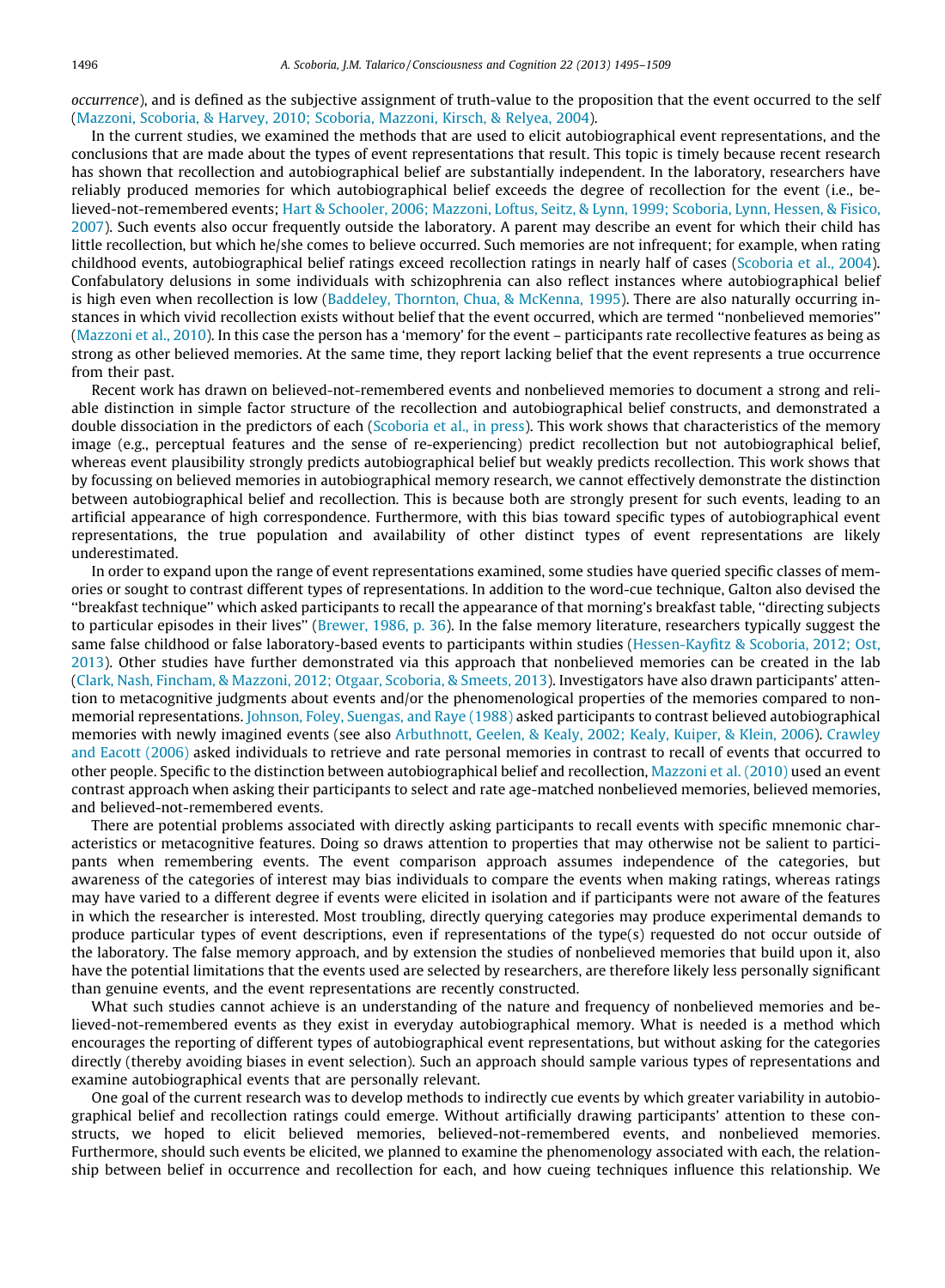anticipated that if belief in occurrence and recollection are distinct components of remembering, then the results derived from indirect cueing should coincide with previous findings.

Across three studies, we cued participants to recall multiple events from their personal past. After this event generation phase, participants rated these events in random order on autobiographical belief, recollection, and related event characteristics. This permitted exploration of the information people use to make autobiographical belief and recollection judgments. In the process, we evaluated the implications of a 'believed memory bias' when cueing for ''memories.''

The first study cued multiple childhood events and sought to elicit these distinct types of event representations. We defined and contrasted nonbelieved memories, believed memories, and believed-not-remembered events, anticipating that nonbelieved memories and believed memories would show similar perceptual, spatial, re-experiencing ratings, and both would exceed ratings for believed-not-remembered events, consistent with [Mazzoni et al. \(2010\)](#page-14-0) and [Clark et al. \(2012\)](#page-13-0). We also anticipated that the nonbelieved memories would be dissimilar to believed memories, such as being more susceptible to persuasion by other people that the event did not occur.

To situate the current research for readers who are familiar with other uses of the term 'belief' in the autobiographical memory literature, we also note an important distinction between the concept of 'autobiographical belief' (studied here) and that of 'belief in recollection' (not studied here). Autobiographical belief is the judgment that an event genuinely occurred in the past. An example of an item is, ''How likely is it that you personally did in fact experience this event?'' 'Belief in recollection' is the construct emphasized by [Rubin \(2006\),](#page-14-0) and is the judgment that what is remembered accurately reflects past occurrence. An example of an item is, ''I believe the event really occurred in the way I'm thinking about it and that I have not imagined or fabricated anything that did not occur.'' See the discussion below and [Scoboria et al. \(in press\)](#page-14-0) for more on this issue.

#### 2. Study 1: Cueing multiple childhood events

#### 2.1. Method

In order to maximize our chances of eliciting nonbelieved memories and believed-not-remembered events in addition to believed memories, we asked all participants to recall events from before the age of 6 years old. Naïve beliefs about childhood memory [\(Magnussen et al., 2006\)](#page-14-0) as well as empirical data about the shift from known to remembered events ([Bruce,](#page-13-0) [Dolan, & Phillips-Grant, 2000](#page-13-0)) suggested that believed-not-remembered events might be more prevalent from this age range. Prior work also shows a roughly equal split between believed memories and believed-not-remembered events in this age range ([Scoboria et al., 2004\)](#page-14-0).

#### 2.1.1. Participants

A total of 171 undergraduate students from both Lafayette College and the University of Windsor<sup>1</sup> participated for partial course credit (80.1% female;  $M_{\text{age}} = 21.30$ ,  $SD = 4.32$ , range 18–47). All procedures for this and all subsequent studies described were reviewed by the Institutional Review Board at Lafayette College and the Research Ethics Board at the University of Windsor.

#### 2.1.2. Procedure

The 30-min study took place in a computer lab with up to 10 individuals per session, using Direct RT v2008 software ([Jar](#page-14-0)[vis, 2008\)](#page-14-0). Participants were cued to recall five events from age 6 or younger; the exact language of the instruction is provided in [Appendix A.](#page-12-0) Participants provided demographic information. They were next asked to recall the first event that came to mind from before age six, and to provide a brief three to four word description of the event. This prompt to recall an event from "before 1st grade (before  $\sim$  age 6)" was repeated to cue a total of five events. Participants were then presented with the brief descriptions that they had previously provided in a random order and rated each in turn on belief in occurrence (two items), recollection (three items), plausibility, and 15 memory characteristic items (see [Appendix B](#page-12-0) for the exact items).

The belief in occurrence and recollection items were taken from [Scoboria et al. \(in press, Study 1\)](#page-14-0), who reported high scale reliability and evidence of construct validity. The primary belief and recollection items were rated on 1–8 point scales, and the remaining one belief and two recollection items were rated on 1–7 point scales. The memory characteristic items par-alleled items used in preceding work on the characteristics associated with autobiographical remembering ([Johnson et al.,](#page-14-0) [1988; Rubin, Schrauf, & Greenberg, 2003\)](#page-14-0). The items were rated on 7-point scales and included: perceptual detail, spatial detail, two re-experiencing items (reliving, mental time travel), specificity, the degree to which one could be persuaded that an event happened differently than recalled, event significance, two rehearsal items (prior talk and prior thought), and three emotion items (current positive emotions, negative emotions, and emotional intensity). Due to the previously established relationship between plausibility and autobiographical belief, general and personal plausibility items were also included ([Scoboria, Mazzoni, Jarry, & Shapero, 2012; Scoboria et al., in press](#page-14-0)).

 $1$  The results for all studies were invariant across the institutions.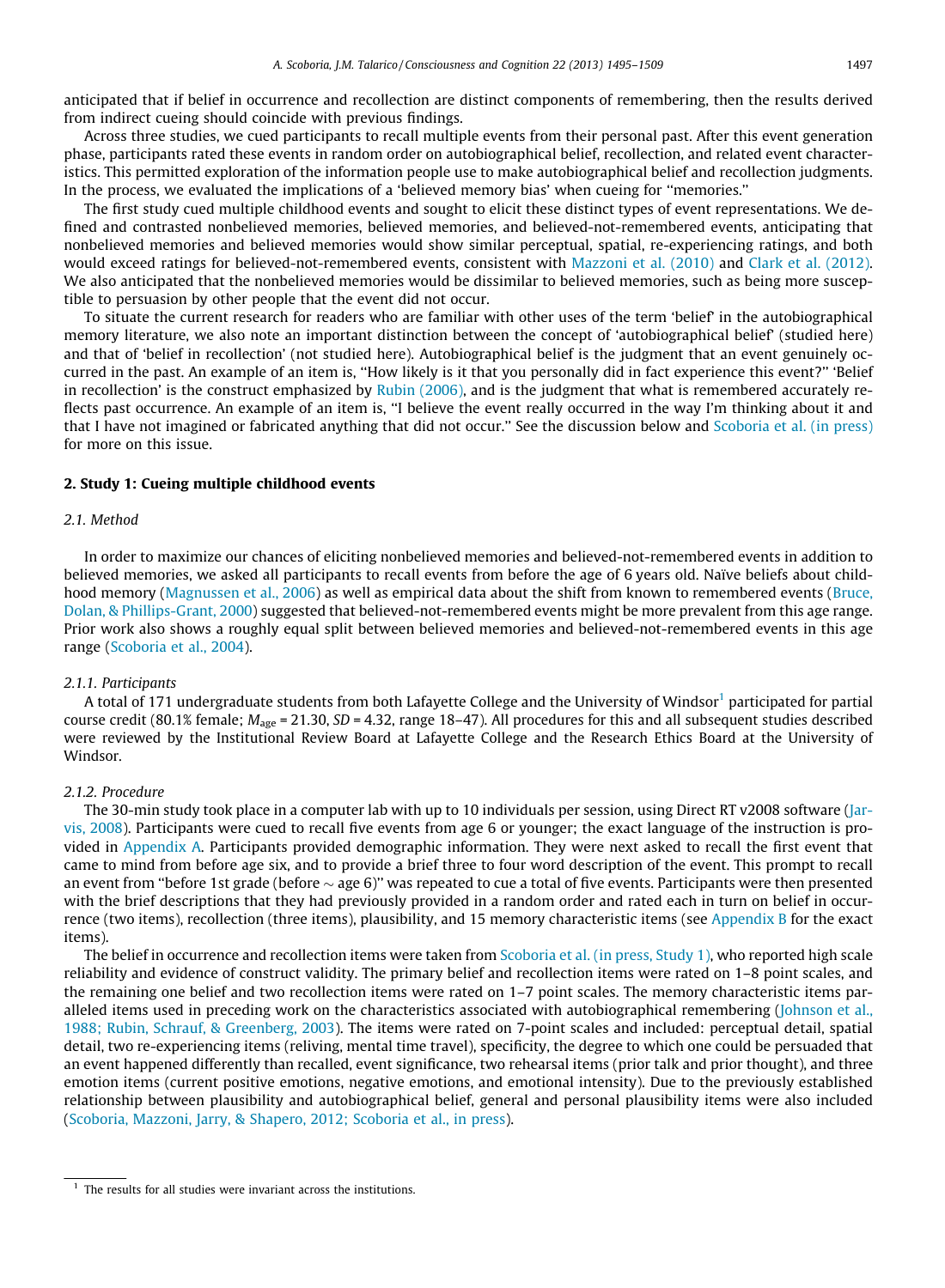<span id="page-3-0"></span>Following [Scoboria et al. \(in press\)](#page-14-0), the two belief in occurrence items were averaged ( $\alpha$  = .82 in the current study), and the three recollection items were averaged ( $\alpha$  = .89). Reliving and mental time travel were averaged to create an index of reexperiencing ( $\alpha$  = .90), and talked and thought were averaged to create an index of rehearsal ( $\alpha$  = .81). Confidence intervals for descriptive statistics were calculated by bootstrapping 1000 samples with replacement. We note that we examined the order with which the events were elicited, and found no notable patterns.

#### 2.2. Study 1 results

First, we operationalized the event representation categories based on autobiographical belief and recollection scores. Based on [Scoboria et al. \(in press\)](#page-14-0) who reported that recollection exceeded belief by 1.4 scale points on average for self-identified nonbelieved memories, nonbelieved memories here were defined as any event for which the respondent rated the recollection item one or more points higher than the belief item. Believed-not-remembered events were defined as events for which the respondent rated belief one or more points higher than recollection, and believed memories were defined as instances in which the ratings were equal. However, instances in which both ratings were within one point of the upper end of the scales were coded as believed memories, as both phenomena are strong in this case (i.e., if recollection was rated as 8 and belief as 7, or the reverse). Based on this definition,  $3.0\%$  ( $n = 26$ ) of events were classified as nonbelieved memories, 58.6%  $(n = 501)$  as believed memories, and 38.3%  $(n = 328)$  as believed-not-remembered events. Descriptive statistics for autobiographical belief and recollection by subtype of representation are provided in Table 1.

The next analyses contrasted the remaining memory characteristic items across these three subtypes ([Table 2\)](#page-4-0). The comparisons involved one-way ANOVAs followed by pair-wise comparisons with a conservative p-value of .001 to address alpha inflation and non-independence of observations (per the recommendations by [Stevens, 2009](#page-14-0)). We also report 95% confidence intervals of means and Cohen's d values, and base our interpretation in part on overlap of these intervals (see [Cummings,](#page-13-0) [2011](#page-13-0)). Nonbelieved and believed memories did not differ, and both exceeded believed-not-remembered events for perceptual details and re-experiencing at the time of rating. The spatial, significance, rehearsal, and emotion intensity items were also in the same direction. Nonbelieved memories were rated as less personally plausible, less specific, and more susceptible to persuasion than believed memories. Believed memories significantly differed from believed-not-remembered events for the majority of the remaining items. The types of representation did not differ on current negative emotion, or general plausibility. The pattern of ratings for any of the items did not vary significantly across the order in which the five events were cued.

#### 2.3. Study 1 discussion

The three subtypes of autobiographical event representations were observed using an indirect cueing procedure. The characteristics associated with recollection were consistent with a sub-set of the phenomenological items reported in [Mazz](#page-14-0)[oni et al. \(2010\)](#page-14-0) and [Clark et al. \(2012\).](#page-13-0) Nonbelieved memories and believed memories showed similar ratings for perceptual detail and re-experiencing, which exceeded ratings for believed-not-remembered events. The events classified as nonbelieved memories were also associated with features that indicated some doubt as to the occurrence of the event: lower personal plausibility, lower event specificity, and higher ratings of susceptibility to persuasion that the event occurred differently than recalled.

By focusing on early childhood events, we elicited a large number of believed-not-remembered events. Other studies in which participants rated experimenter-provided events on autobiographical belief and recollection have reported that the frequency with which memory ratings exceeded belief ratings ranges from 1.6% to 5.6% ([Scoboria et al., 2004, 2007; Sharman](#page-14-0) [& Scoboria, 2009\)](#page-14-0). We found a rate of 3% for nonbelieved memories, a rate similar to those studies but notably lower than the 20% reported by [Mazzoni et al. \(2010\).](#page-14-0) Unlike [Mazzoni et al. \(2010\)](#page-14-0), we did not screen for participants with memories of this

#### Table 1

Average belief and memory ratings by autobiographical representation classification and study.

|         |                               | n   | Belief |           | Memory |           | Difference |      |
|---------|-------------------------------|-----|--------|-----------|--------|-----------|------------|------|
|         |                               |     | M      | <b>SD</b> | M      | <b>SD</b> | M          | SD   |
| Study 1 | Nonbelieved memory            | 26  | 4.96   | 1.18      | 6.38   | 1.20      | $-1.42$    | 0.58 |
|         | Believed memory               | 501 | 7.69   | 0.71      | 7.36   | 0.87      | 0.32       | 0.49 |
|         | Believed not remembered event | 328 | 7.77   | 0.61      | 4.42   | 1.57      | 3.36       | 1.49 |
| Study 2 | Nonbelieved memory            | 21  | 4.43   | 1.66      | 6.38   | 1.28      | $-1.95$    | 1.80 |
|         | Believed memory               | 364 | 7.70   | 0.70      | 7.50   | 0.73      | 0.20       | 0.47 |
|         | Believed not remembered event | 163 | 7.52   | 0.89      | 4.87   | 1.40      | 2.64       | 1.25 |
| Study 3 | Nonbelieved memory            | 42  | 4.83   | 1.29      | 6.43   | 0.99      | $-1.60$    | 0.80 |
|         | Believed memory               | 618 | 7.71   | 0.86      | 7.42   | 0.88      | 0.29       | 0.48 |
|         | Believed not remembered event | 520 | 7.53   | 0.83      | 4.70   | 1.44      | 2.83       | 1.50 |

Note: Nonbelieved memories were defined as instances in which respondents chose to rate memory one or more points higher than belief, excepting when memory was at the scale ceiling. Believed-not-remembered events were defined as instances in which respondents chose rate belief higher than memory, excepting when belief was at the scale ceiling.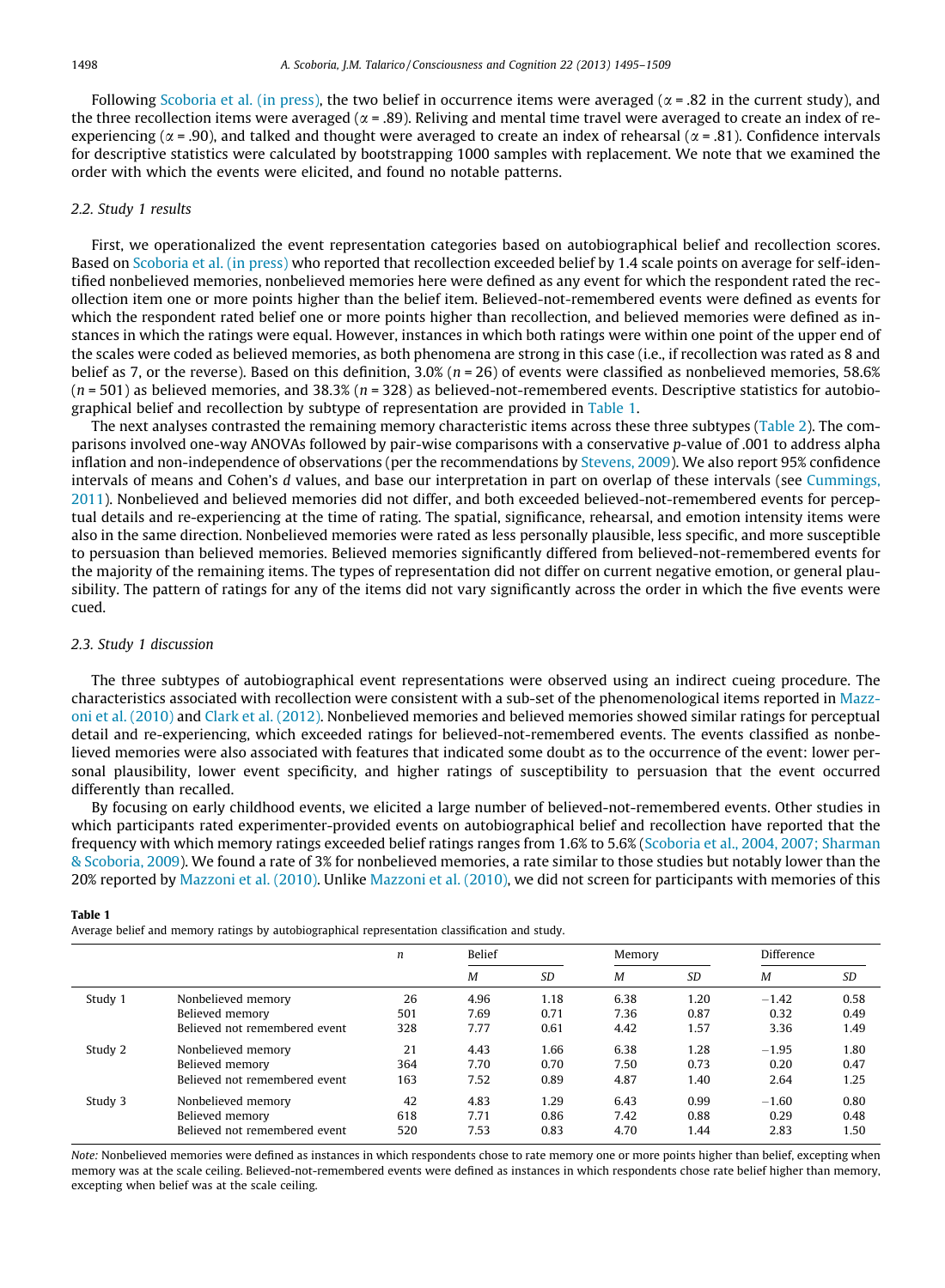#### <span id="page-4-0"></span>Table 2

Study 1, memory characteristic ratings by autobiographical event representation.

| Item                         |             | Non-bel mem<br>$n = 21$ | Bel mem<br>$n = 364$ | Bel not rem<br>$n = 163$ |          |                 | Cohen's d [95% CI] |                 |
|------------------------------|-------------|-------------------------|----------------------|--------------------------|----------|-----------------|--------------------|-----------------|
|                              |             | (a)                     | (b)                  | (c)                      | p < .001 | $(a)$ vs. $(b)$ | $(b)$ vs. $(c)$    | $(a)$ vs. $(c)$ |
| Perceptual detail            | $M_{\odot}$ | 5.01                    | 5.19                 | 3.34                     | a, b > c | 0.12            | 1.28               | 1.20            |
|                              |             | [4.28, 5.62]            | [5.06, 5.33]         | [3.19, 3.48]             |          | [.01, .25]      | [1.18, 1.38]       | [1.05, 1.34]    |
|                              | <b>SD</b>   | 1.55                    | 1.49                 | 1.39                     |          |                 |                    |                 |
| Re-experiencing              | $\cal M$    | 4.58                    | 4.86                 | 2.98                     | a, b > c | 0.17            | 1.21               | 1.13            |
|                              |             | [4.03, 5.11]            | [4.72, 5.01]         | [2.82, 3.12]             |          | [.04, .31]      | [1.10, 1.32]       | [.98, 1.28]     |
|                              | <b>SD</b>   | 1.25                    | 1.63                 | 1.43                     |          |                 |                    |                 |
| Spatial detail               | $\cal M$    | 5.28                    | 6.01                 | 4.69                     | b > c    | 0.56            | 0.89               | 0.34            |
|                              |             | [4.56, 6.00]            | [5.89, 6.12]         | [4.50, 4.87]             |          | [.45, .67]      | [.79, .99]         | [.16, .52]      |
|                              | <b>SD</b>   | 1.63                    | 1.28                 | 1.74                     |          |                 |                    |                 |
| Specificity                  | $\cal M$    | 4.92                    | 5.78                 | 4.92                     | a, c < b | 0.55            | 0.51               | 0.00            |
|                              |             | [4.41, 5.41]            | [5.64, 5.93]         | [4.71, 5.11]             |          | [.42, .68]      | [.39, .62]         | $[-.19, .19]$   |
|                              | <b>SD</b>   | 1.31                    | 1.58                 | 1.87                     |          |                 |                    |                 |
| Susceptibility to persuasion | $\cal M$    | 4.76                    | 3.29                 | 4.21                     | a, c > b | 0.81            | 0.51               | 0.28            |
|                              |             | [4.35, 5.18]            | [3.12, 3.45]         | [4.01, 4.39]             |          | [.66, .97]      | [.39, .64]         | [.07, .48]      |
|                              | SD          | 1.09                    | 1.84                 | 1.71                     |          |                 |                    |                 |
| Significance                 | $M_{\odot}$ | 3.92                    | 3.83                 | 3.17                     | b > c    | 0.04            | 0.35               | 0.44            |
|                              |             | [3.29, 4.57]            | [3.65, 4.01]         | [2.98, 3.37]             |          | $[-.12, .22]$   | [.22, .48]         | [.25, .61]      |
|                              | SD          | 1.57                    | 2.00                 | 1.75                     |          |                 |                    |                 |
| Rehearsal                    | M           | 3.52                    | 3.61                 | 3.00                     | b > c    | 0.06            | 0.40               | 0.36            |
|                              |             | [2.97, 4.14]            | [3.45, 3.75]         | [2.85, 3.16]             |          | $[-.08, .19]$   | [.29, .50]         | [.21, .51]      |
|                              | <b>SD</b>   | 1.47                    | 1.60                 | 1.43                     |          |                 |                    |                 |
| Positive emotion             | $\cal M$    | 3.48                    | 3.63                 | 3.42                     |          | 0.07            | 0.10               | 0.03            |
|                              |             | [2.78, 4.23]            | [3.45, 3.82]         | [3.19, 3.64]             |          | $[-.12, .26]$   | $[-.05, .24]$      | $[-.18, .24]$   |
|                              | SD          | 1.70                    | 2.19                 | 2.07                     |          |                 |                    |                 |
| Negative emotion             | $\cal M$    | 2.84                    | 2.34                 | 2.02                     |          | 0.26            | 0.17               | 0.47            |
|                              |             | [2.15, 3.68]            | [2.17, 2.51]         | [1.83, 2, 23]            |          | [.10, .43]      | [.05, .30]         | [.29, .65]      |
|                              | SD          | 1.95                    | 1.90                 | 1.77                     |          |                 |                    |                 |
| Emotion intensity            | М           | 3.04                    | 2.95                 | 2.54                     | b > c    | 0.05            | 0.23               | 0.30            |
|                              |             | [2.45, 3.62]            | [2.77, 3.12]         | [2.35, 2.73]             |          | $[-.10, .20]$   | [.11, .35]         | [.13, .48]      |
|                              | SD          | 1.47                    | 1.83                 | 1.67                     |          |                 |                    |                 |
| General plausibility         | $\cal M$    | 5.76                    | 5.84                 | 6.09                     |          | 0.04            | 0.11               | 0.15            |
|                              |             | [5.16, 6.43]            | [5.65, 6.03]         | [5.84, 6.32]             |          | $[-.15, .22]$   | $[-.04, .26]$      | $[-.08, .38]$   |
|                              | <b>SD</b>   | 1.54                    | 2.23                 | 2.22                     |          |                 |                    |                 |
| Personal plausibility        | M           | 5.84                    | 7.46                 | 7.50                     | a < b, c | 1.47            | 0.04               | 1.50            |
|                              |             | [5.17, 6.50]            | [7.36, 7.54]         | [7.38, 7.61]             |          | [1.38, 1.57]    | $[-.04, .11]$      | [1.38, 1.61]    |
|                              | SD          | 1.48                    | 1.08                 | 1.08                     |          |                 |                    |                 |

Note: Non-bel mem – nonbelieved memory; Bel mem – believed memory; Bel not rem – believed not remembered event. 95% confidence intervals are in brackets.

type and we restricted the age range from which memories could be drawn. Therefore, it may be that although 20% of people have salient nonbelieved memories, their accessibility rate is lower. We wanted to see if we could increase the number of spontaneously-generated nonbelieved memories. Given that [Mazzoni et al. \(2010\)](#page-14-0) found the greatest number of nonbelieved memories to be reported from middle childhood, we expanded our focus to potentially better sample each subtype of autobiographical episode.

#### 3. Study 2: Events from across the young adult life-span

# 3.1. Method

### 3.1.1. Participants

Undergraduate students from Lafayette College and the University of Windsor (N = 110, 80.0% female, aged 18+<sup>2</sup>) participated for partial course credit.

#### 3.1.2. Procedure

The procedure was identical to Study 1, with one exception: rather than cueing early events, participants were cued in a random order to recall one event from five different life periods. The periods were: before age 6, ages 6–11, ages 12–14, ages 15–18, and after age 18. They then rated the events in random order using the same items as in Study 1. Reliability coefficients for belief in occurrence ( $\alpha$  = .76), recollection ( $\alpha$  = .83), re-experiencing ( $\alpha$  = .87), and rehearsal ( $\alpha$  = .84) were all high.

 $2$  Due to a programming error, age was not collected.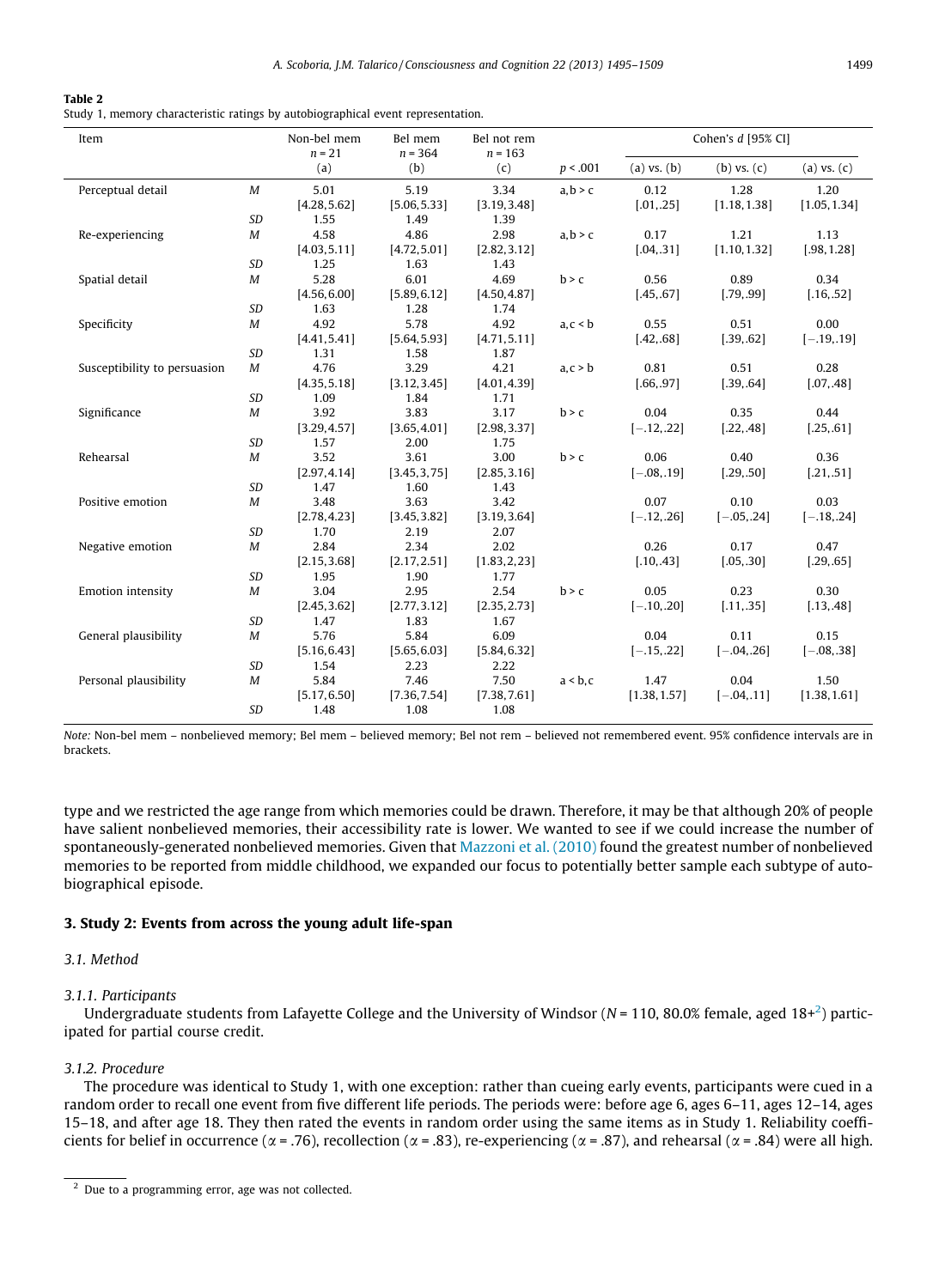### 3.2. Results

The pattern of episode types across ages differed significantly,  $\chi^2(8)$  = 76.40, p < .001,  $\phi_{\rm c}$  = .37 (Fig. 1). Similar to Study 1, nonbelieved memories were a minority (c.f. [Table 1\)](#page-3-0). The novel finding in Study 2 was that the proportion of nonbelieved memories was highest in the 6–11 group (6.4%), and lower in the other age groups (3.3%); this difference approached statistical significance,  $\chi^2(1)$  = 3.24, p = .072. As expected from prior work, the proportion of believed-not-remembered events was highest prior to age 6, and decreased across the age ranges. The proportion of believed memories followed the opposite pattern, and was highest in the most recent age range.

The analyses of the memory characteristics and plausibility ratings was conducted in the same manner as in Study 1 [\(Table 3](#page-6-0)). Nonbelieved and believed memories did not differ, and both exceeded believed-not-remembered events, for perceptual details and re-experiencing. Spatial detail was also in the same direction. Compared to believed memories, nonbelieved memories were rated significantly lower in personal plausibility and event specificity, and the susceptibility to persuasion item was in the same direction. For the remaining items, believed memories exceeded believed-not-remembered events, while nonbelieved memories did not differ from either, excepting general plausibility which did not differ among episodes.

#### 3.3. Discussion

The rate of nonbelieved memories was highest in the 6–11 range, which is consistent with the age of nonbelieved memories in [Mazzoni et al. \(2010\).](#page-14-0) However, their rate of 20% continues to stand in contrast with the 6.4% obtained here. Perceptual detail and re-experiencing were once again associated with memories, whether believed or not believed, while personal plausibility and event specificity were associated with lower conviction in nonbelieved memories.

To further explore the implications of the Study 1 findings, we next manipulated the cue instructions. Prior studies have differed in whether participants are asked to recall "events" or "memories." We questioned whether this matters for the phenomenological and metacognitive characteristics of what is recalled. Cueing ''memories'' may result in the retrieval of more believed memories with higher recollection ratings, whereas cueing ''events'' should result in the retrieval of fewer believed memories, lower phenomenal characteristics, and greater variability in ratings. If so, the relationships amongst characteristics should differ in that there should be greater interrelation among items for believed memories (i.e., those generated in response to ''memory'' cues) than for the other autobiographical episode subtypes (i.e., those generated in response to ''event'' cues). If these differences are found, it would suggest that cues which emphasize ''memory'' are biased toward eliciting a homogenous range of autobiographical event representations and are therefore artificially restricting the phenomena in their full complexity.



Fig. 1. Study 2, proportion of nonbelieved memories (where recollection ratings exceeded belief ratings), believed memories (where belief and recollection ratings were equal) and believed-not-remembered events (where belief ratings exceeded recollection ratings) generated in response to each age-related cue. See the text for exact method of categorizing autobiographical event representations.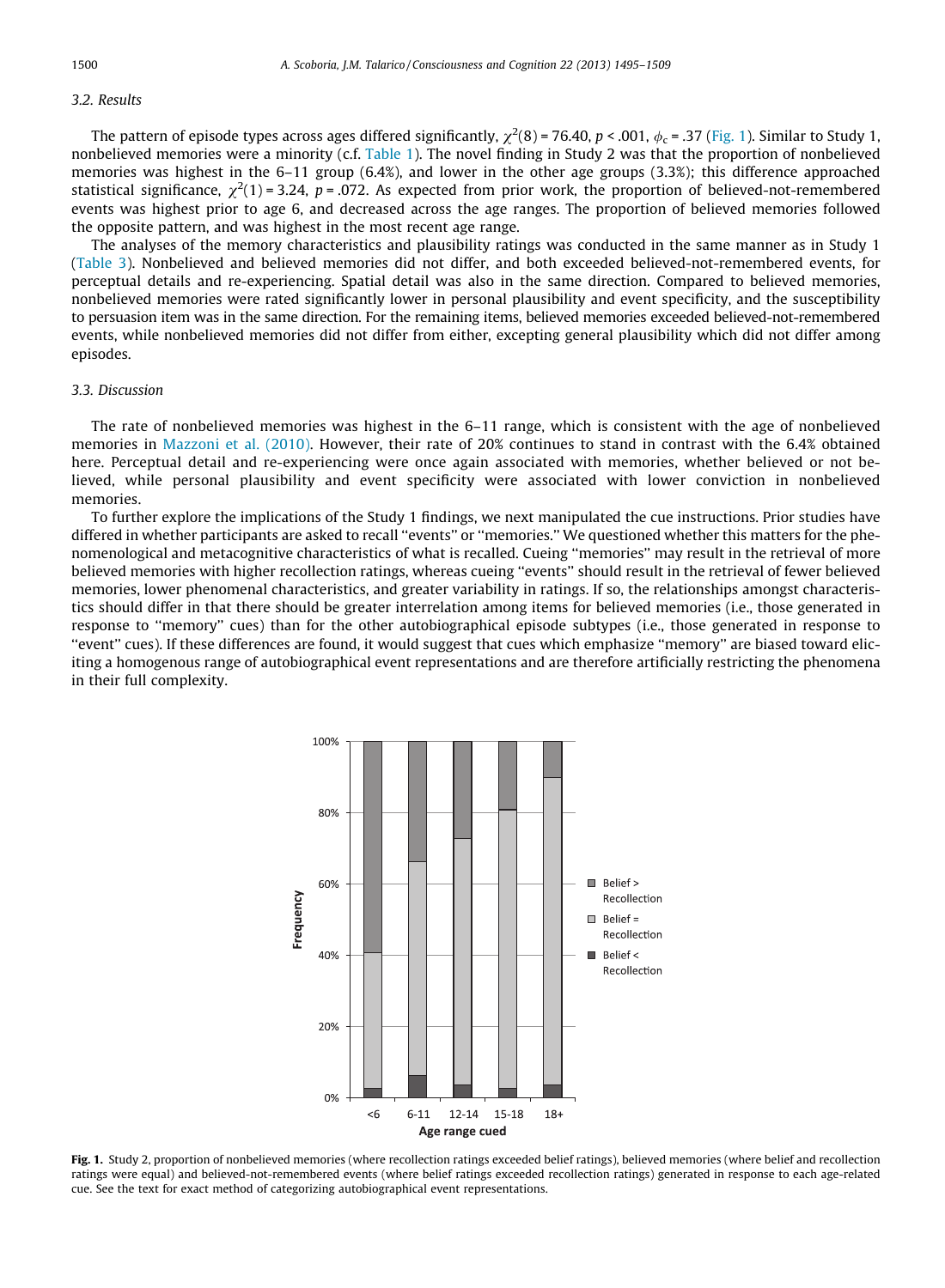<span id="page-6-0"></span>

|--|--|

Study 2, memory characteristic ratings by autobiographical representation across events.

| Item                         |             | Non-bel mem<br>$n = 21$ | Bel mem<br>$n = 364$ | Bel not rem<br>$n = 163$ |          |                    | Cohen's d [95% CI]   |                     |
|------------------------------|-------------|-------------------------|----------------------|--------------------------|----------|--------------------|----------------------|---------------------|
|                              |             | (a)                     | (b)                  | (c)                      | p < .001 | $(a)$ vs. $(b)$    | $(b)$ vs. $(c)$      | $(a)$ vs. $(c)$     |
| Perceptual detail            | $M_{\odot}$ | 4.87<br>[4.20, 5.55]    | 5.37<br>[5.22, 5.53] | 3.67<br>[3.46, 3.89]     | a, b > c | 0.33<br>[.19, .48] | 1.17<br>[1.04, 1.29] | 0.83<br>[.62, 1.04] |
|                              | <b>SD</b>   | 1.60                    | 1.48                 | 1.43                     |          |                    |                      |                     |
| Re-experiencing              | $\cal M$    | 4.37                    | 4.87                 | 3.06                     | a, b > c | 0.29               | 1.11                 | 0.93                |
|                              |             | [3.71, 5.11]            | [4.69, 5.06]         | [2.85, 3.29]             |          | [.12, .46]         | [.97, 1.25]          | [.73, 1.13]         |
|                              | <b>SD</b>   | 1.67                    | 1.73                 | 1.38                     |          |                    |                      |                     |
| Spatial detail               | M           | 5.33                    | 5.95                 | 4.56                     | b > c    | 0.46               | 0.98                 | 0.50                |
|                              |             | [4.56, 6.50]            | [5.81, 6.10]         | [4.31, 4.80]             |          | [.33, .60]         | [.89, 1.12]          | [.28, .72]          |
|                              | SD          | 1.71                    | 1.32                 | 1.52                     |          |                    |                      |                     |
| Specificity                  | $\cal M$    | 4.14                    | 5.35                 | 4.45                     | a, c < b | 0.69               | 0.48                 | 0.15                |
|                              |             | [3.30, 5.00]            | [5.17, 5.54]         | [4.17, 4.78]             |          | [.52, .87]         | [.34, .65]           | $[-.14, .44]$       |
|                              | SD          | 2.01                    | 1.73                 | 2.02                     |          |                    |                      |                     |
| Susceptibility to persuasion | $\cal M$    | 3.67                    | 2.85                 | 4.01                     | b < c    | 0.47               | 0.68                 | 0.21                |
|                              |             | [2.84, 4.42]            | [2.67, 3.03]         | [3.76, 4.26]             |          | [.29, .64]         | [.53, .83]           | $[-.02, .44]$       |
|                              | <b>SD</b>   | 1.83                    | 1.76                 | 1.60                     |          |                    |                      |                     |
| Significance                 | M           | 3.95                    | 4.63                 | 3.64                     | b > c    | 0.37               | 0.56                 | 0.18                |
|                              |             | [3.09, 4.85]            | [4.46, 4.82]         | [3.36, 3.92]             |          | [.20, .56]         | [.40, .71]           | $[-.08, .43]$       |
|                              | <b>SD</b>   | 1.96                    | 1.80                 | 1.75                     |          |                    |                      |                     |
| Rehearsal                    | М           | 3.43                    | 4.05                 | 2.81                     | b > c    | 0.36               | 0.78                 | 0.45                |
|                              |             | [2.68, 4.17]            | [3.87, 4.22]         | [2.62, 3.03]             |          | [.20, .54]         | [.64, .92]           | [.26, .65]          |
|                              | <b>SD</b>   | 1.71                    | 1.70                 | 1.33                     |          |                    |                      |                     |
| Positive emotion             | $\cal M$    | 2.86                    | 3.54                 | 2.82                     | b > c    | 0.30               | 0.33                 | 0.02                |
|                              |             | [1.94, 3.83]            | [3.31, 3.79]         | [2.51, 3.13]             |          | [.08, .53]         | [.15, .52]           | $[-.26, .31]$       |
|                              | SD          | 2.13                    | 2.24                 | 1.97                     |          |                    |                      |                     |
| Negative emotion             | $\cal M$    | 2.29                    | 2.38                 | 1.72                     | b > c    | 0.05               | 0.36                 | 0.38                |
|                              |             | [1.48, 3.15]            | [2.18, 2.59]         | [1.50, 1.95]             |          | $[-.15, .24]$      | [.21, .52]           | [.17, .60]          |
|                              | <b>SD</b>   | 1.98                    | 1.98                 | 1.42                     |          |                    |                      |                     |
| Emotion intensity            | M           | 2.81                    | 3.50                 | 2.55                     | b > c    | 0.34               | 0.49                 | 0.15                |
|                              |             | [1.92, 3.72]            | [3.30, 3.72]         | [2.29, 2.81]             |          | [.14, .54]         | [.33, .66]           | $[-.09, .40]$       |
|                              | SD          | 2.04                    | 2.04                 | 1.66                     |          |                    |                      |                     |
| General plausibility         | М           | 5.24                    | 6.24                 | 6.12                     |          | 0.50               | 0.06                 | 0.44                |
|                              |             | [4.39, 6.07]            | [6.05, 6.44]         | [5.80, 6.44]             |          | [.30, .70]         | $[-.11, .23]$        | [.15, .73]          |
|                              | SD          | 2.10                    | 1.99                 | 1.99                     |          |                    |                      |                     |
| Personal plausibility        | $\cal M$    | 5.57                    | 7.33                 | 7.00                     | a < b, c | 1.35               | 0.23                 | 0.88                |
|                              |             | [4.78, 6.38]            | [7.20, 7.46]         | [6.72, 7.24]             |          | [1.22, 1.48]       | [.12, .36]           | [.64, 1.11]         |
|                              | SD          | 1.96                    | 1.26                 | 1.59                     |          |                    |                      |                     |

Note: Non-bel mem – nonbelieved memory; Bel mem – believed memory; Bel not rem – believed not remembered event. 95% confidence intervals are in brackets.

#### 4. Study 3: Childhood events vs. childhood memories

#### 4.1. Method

#### 4.1.1. Participants

Lafayette College and University of Windsor undergraduate students ( $N = 236$ ) took part for partial course credit (73.3%) female,  $M_{\text{age}}$  = 22.03, SD = 3.96, range 18-41).

#### 4.1.2. Procedure

The procedures were identical to Study 1, with the exception that participants were randomized to recall either five "events" ( $N = 116$ ) or five "memories" ( $N = 120$ ). References to "events" in the cueing instructions from Study 1 were replaced with ''memory'' for approximately half of the participants (c.f., [Appendix A](#page-12-0)). Reliability coefficients for belief in occurrence ( $\alpha$  = .81), recollection ( $\alpha$  = .86), re-experiencing ( $\alpha$  = .87), and rehearsal ( $\alpha$  = .84) were all high.

# 4.2. Study 3 results

#### 4.2.1. Episode types

Using the same criteria to define event subtypes as in Studies 1 and 2, we contrasted rates of nonbelieved memories, be-lieved memories, and believed-not-remembered events between the groups (c.f., [Table 1\)](#page-3-0). As shown in [Fig. 2,](#page-7-0) these distributions were significantly different,  $\chi^2(2)$ =15.05, p=.001,  $\phi_c$ =.11. Most relevant, the event cue group produced a significantly greater number of nonbelieved memories (4.4% vs. 2.7%),  $\chi^2(1)$  = 3.92, p = .048. The event cue group also provided more believed-not-remembered events (48.7% vs. 39.3%), and fewer believed memories (46.8% vs. 57.9%).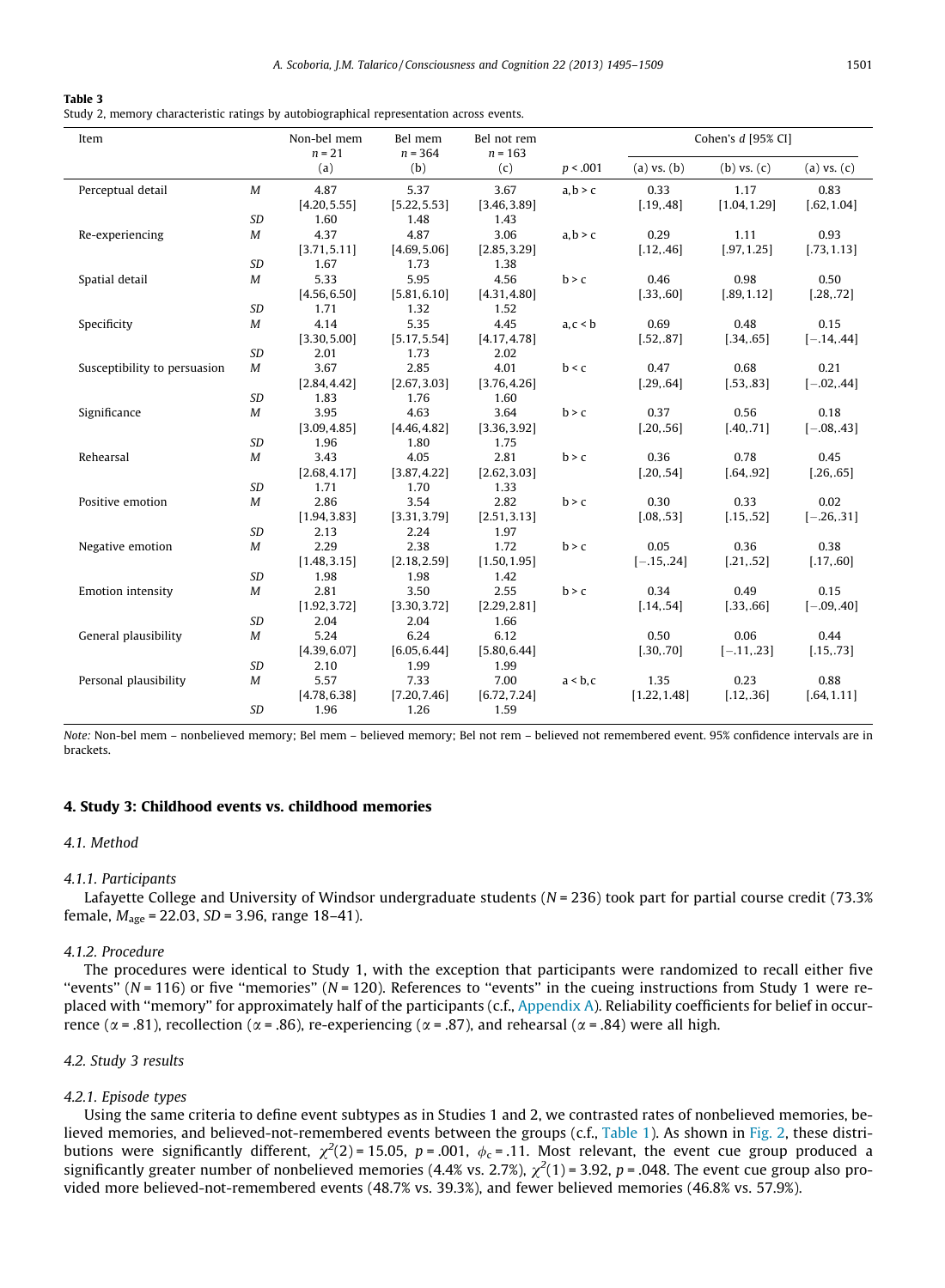<span id="page-7-0"></span>

Fig. 2. Study 3, proportion of nonbelieved memories (darkest bars at the bottom), believed memories (lightest bars in the middle) and believed-notremembered events (bars at the top of each column) generated in response to Event and Memory cues. See the text for exact method of categorizing autobiographical event representations.

Exploration of the metacognitive and phenomenological data indicated that there were no patterns indicative of any cue group by event subtype interactions, thus we collapsed across groups to contrast the subtypes [\(Table 4](#page-8-0)) as was done in Studies 1 and 2. We did not use an ANOVA framework in this context, because ANOVA is highly sensitive to large disparities in cell size [\(Keppel, 1989](#page-14-0)). Nonbelieved and believed memories did not differ, and exceeded believed-not-remembered events, for perceptual, re-experiencing, negative emotion, and emotion intensity. Nonbelieved memories were rated lower on spatial, specificity, and personal plausibility, and higher on persuasion than believed memories. Believed memories exceeded believed not-remembered events for most items, excepting positive emotion and general plausibility.

#### 4.2.2. Group contrasts

We contrasted average item ratings and standard deviations between the cue groups ([Table 5\)](#page-8-0), collapsing across the five events, using independent-samples t-tests, and by examining overlap in confidence intervals ([Cummings, 2011](#page-13-0)). The following items had significantly higher mean ratings in the memory-cue group: perceptual detail, re-experiencing, rehearsal, belief in occurrence and recollection. The persuasion item was rated higher in the event-cue than the memory-cue group. The remaining items did not differ by group. The average standard deviation across the belief in occurrence and recollection items was significantly greater for the event-cue group; between subjects  $t(234) = 2.51$ ,  $p = .013$ ,  $d = 0.30$ , 95% CI [.11,.54] and  $t(234) = 2.31$ ,  $p = .022$ ,  $d = 0.30$ , 95% CI [.09,.51]. The event-cueing procedure resulted in significantly greater variance in belief in occurrence and recollection judgments than did the memory-cueing procedure.

#### 4.2.3. Factor structure and predictors of belief in occurrence and recollection by group

[Scoboria et al. \(in press\)](#page-14-0) found a stable factor structure for autobiographical belief and recollection across representation types, indicating that the measurement of autobiographical belief and recollection is stable even when the relationships between the constructs differ. They also reported a double dissociation in the predictors of autobiographical belief and recollection (recollection by perceptual, re-experiencing, emotion intensity, significance; autobiographical belief by personal plausibility). The next analyses involved testing whether these patterns depended on the cueing method. We anticipated that the measurement structure would be stable, reflecting reliable measurement of autobiographical belief and recollection across the two groups, but that the predictors would vary with perceptual features more predictive of recollection under the memory cue, and plausibility more predictive of autobiographical belief under the event cue.

We conducted a series of structural equation models using IBM SPSS AMOS 21.0, using the Maximum Likelihood estimation method. In the first model, we tested the invariance of the factors across the event and memory cue groups, using the AMOS 21.0 Multiple Groups procedure. The first model involved loading the items onto their respective factors (two items on the autobiographical belief latent variable, and three items on the recollection latent variable), and the second model added the constraint of equivalence in the loadings across the event and memory cue groups. The unconstrained model was a good fit to the data  $[CFI = .998; RMSEA = .036(.00 - .08)],$  and adding the constraint of group equivalence revealed model invariance for loadings of indicators onto latent variables ( $\Delta$ CFI = -.001, meeting the criterion recommended by [Cheung & Rensv](#page-13-0)[old, 2002](#page-13-0)). The factor loadings for the items were: Autobiographical Belief: Belief, .72, Belief Strength, .95; Recollection: Memory, .92, Memory Strength, .84, Remember/Know item .71.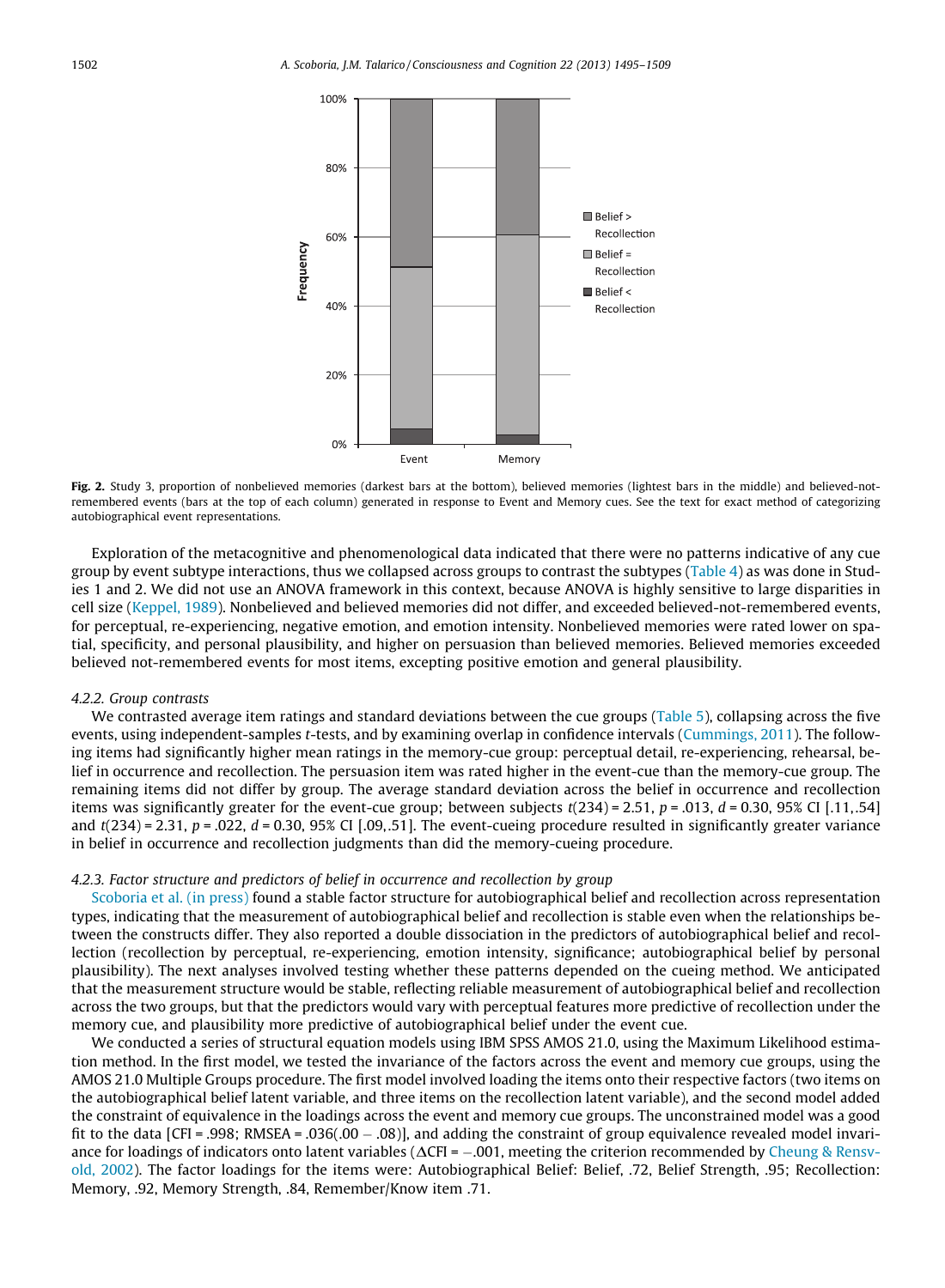#### <span id="page-8-0"></span>Table 4

Study 3, memory characteristic ratings by autobiographical event representation.

| (a)<br>(b)<br>(c)<br>p < .001<br>$(b)$ vs. $(c)$<br>$(a)$ vs. $(b)$<br>$(a)$ vs. $(c)$<br>4.89<br>0.24<br>Perceptual detail<br>M<br>5.24<br>3.61<br>a, b > c<br>1.12<br>0.91<br>[1.03, 1.21]<br>[4.44, 5.33]<br>[5.12, 5.36]<br>[3.49, 3.73]<br>[.12, .35]<br>[.79, 1.02]<br>SD<br>1.46<br>1.49<br>1.41<br>4.84<br>0.29<br>4.40<br>3.18<br>1.12<br>0.86<br>Re-experiencing<br>M<br>a, b > c<br>[.17, .40]<br>[1.03, 1.20]<br>[.74, .98]<br>[3.95, 4.86]<br>[4.72, 4.96]<br>[3.06, 3.30]<br>SD<br>1.45<br>1.54<br>1.42<br>5.24<br>0.60<br>0.75<br>0.19<br>$\cal M$<br>6.02<br>4.93<br>Spatial detail<br>b > a, c<br>[.67, .84]<br>[4.83, 5.65]<br>[5.92, 6.12]<br>[4.79, 5.07]<br>[.51, .71]<br>[.06, .33]<br>SD<br>1.32<br>1.28<br>1.63<br>4.69<br>0.41<br>0.42<br>0.04<br>Specificity<br>M<br>5.41<br>4.61<br>b > a, c<br>[.32, .54]<br>[4.22, 5.16]<br>[5.27, 5.55]<br>[4.44, 4.78]<br>[.28, .54]<br>$[-.12, .20]$<br>SD<br>1.52<br>1.77<br>1.98<br>4.17<br>0.72<br>0.59<br>0.05<br>Susceptibility to persuasion<br>M<br>3.06<br>4.08<br>b < a, c<br>[.48, .69]<br>$[-.08, .19]$<br>[3.78, 4.56]<br>[2.91, 3.20]<br>[3.93, 4.22]<br>[.50, .77]<br>SD<br>1.25<br>1.78<br>1.70<br>3.74<br>0.07<br>0.37<br>0.31<br>Significance<br>M<br>3.88<br>3.18<br>b > c<br>[3.22, 4.26]<br>[3.02, 3.34]<br>[.26, .48]<br>[3.73, 4.03]<br>$[-.07, .22]$<br>[.16, .46]<br>SD<br>1.67<br>1.91<br>1.84<br>3.67<br>0.10<br>0.47<br>0.38<br>Rehearsal<br>М<br>3.84<br>3.09<br>b > c<br>[2.96, 3.22]<br>$[-.03, .23]$<br>[.38, .56]<br>[.25, .51]<br>[3.13, 4.21]<br>[3.71, 3.98]<br>SD<br>1.73<br>1.67<br>1.51<br>3.45<br>0.09<br>0.10<br>0.02<br>Positive emotion<br>3.64<br>3.42<br>М<br>$[-.03, .23]$<br>[2.78, 4.12]<br>[3.46, 3.82]<br>[3.23, 3.60]<br>$[-.08, .25]$<br>$[-.16, .19]$<br>SD<br>2.15<br>2.23<br>2.13<br>0.21<br>0.65<br>2.62<br>1.99<br>1.66<br>0.34<br>Negative emotion<br>М<br>a, b > c<br>[2.01, 3.23]<br>[1.85, 2.14]<br>[.20, .48]<br>[.10, .30]<br>[1.53, 1.78]<br>[.53, .77]<br>SD<br>1.95<br>1.84<br>1.43<br>3.24<br>0.27<br>0.34<br>0.68<br>Emotion intensity<br>2.75<br>2.19<br>a, b > c<br>М<br>[2.67, 3.80]<br>[2.61, 2.89]<br>[2.06, 2.32]<br>[.14, .41]<br>[.24, .43]<br>[.56, .81]<br>SD<br>1.82<br>1.78<br>1.51<br>5.26<br>0.44<br>0.07<br>0.53<br>General plausibility<br>$\cal M$<br>6.11<br>6.25<br>a < c<br>[4.69, 5.83]<br>[5.95, 6.27]<br>[6.09, 6.42]<br>[.27, .58]<br>$[-.04, .18]$<br>[.37, .68]<br>SD<br>1.82<br>2.01<br>1.90<br>5.76<br>1.21<br>Personal plausibility<br>$\cal M$<br>7.36<br>7.21<br>0.11<br>1.10<br>a < b, c<br>[5.34, 6.19]<br>[7.26, 7.46]<br>[7.10, 7.32]<br>[1.15, 1.35]<br>[.04, .19]<br>[1.02, 1.24]<br>SD<br>1.36<br>1.27<br>1.28 | Item |  | Non-bel mem<br>$n = 42$ | Bel mem<br>$n = 618$ | Bel not rem<br>$n = 520$ |  | Cohen's d [95% CI] |  |
|-----------------------------------------------------------------------------------------------------------------------------------------------------------------------------------------------------------------------------------------------------------------------------------------------------------------------------------------------------------------------------------------------------------------------------------------------------------------------------------------------------------------------------------------------------------------------------------------------------------------------------------------------------------------------------------------------------------------------------------------------------------------------------------------------------------------------------------------------------------------------------------------------------------------------------------------------------------------------------------------------------------------------------------------------------------------------------------------------------------------------------------------------------------------------------------------------------------------------------------------------------------------------------------------------------------------------------------------------------------------------------------------------------------------------------------------------------------------------------------------------------------------------------------------------------------------------------------------------------------------------------------------------------------------------------------------------------------------------------------------------------------------------------------------------------------------------------------------------------------------------------------------------------------------------------------------------------------------------------------------------------------------------------------------------------------------------------------------------------------------------------------------------------------------------------------------------------------------------------------------------------------------------------------------------------------------------------------------------------------------------------------------------------------------------------------------------------------------------------------------------------------------------------------------------------------------------------------------------------------------------------------------------------------------------------------------|------|--|-------------------------|----------------------|--------------------------|--|--------------------|--|
|                                                                                                                                                                                                                                                                                                                                                                                                                                                                                                                                                                                                                                                                                                                                                                                                                                                                                                                                                                                                                                                                                                                                                                                                                                                                                                                                                                                                                                                                                                                                                                                                                                                                                                                                                                                                                                                                                                                                                                                                                                                                                                                                                                                                                                                                                                                                                                                                                                                                                                                                                                                                                                                                                         |      |  |                         |                      |                          |  |                    |  |
|                                                                                                                                                                                                                                                                                                                                                                                                                                                                                                                                                                                                                                                                                                                                                                                                                                                                                                                                                                                                                                                                                                                                                                                                                                                                                                                                                                                                                                                                                                                                                                                                                                                                                                                                                                                                                                                                                                                                                                                                                                                                                                                                                                                                                                                                                                                                                                                                                                                                                                                                                                                                                                                                                         |      |  |                         |                      |                          |  |                    |  |
|                                                                                                                                                                                                                                                                                                                                                                                                                                                                                                                                                                                                                                                                                                                                                                                                                                                                                                                                                                                                                                                                                                                                                                                                                                                                                                                                                                                                                                                                                                                                                                                                                                                                                                                                                                                                                                                                                                                                                                                                                                                                                                                                                                                                                                                                                                                                                                                                                                                                                                                                                                                                                                                                                         |      |  |                         |                      |                          |  |                    |  |
|                                                                                                                                                                                                                                                                                                                                                                                                                                                                                                                                                                                                                                                                                                                                                                                                                                                                                                                                                                                                                                                                                                                                                                                                                                                                                                                                                                                                                                                                                                                                                                                                                                                                                                                                                                                                                                                                                                                                                                                                                                                                                                                                                                                                                                                                                                                                                                                                                                                                                                                                                                                                                                                                                         |      |  |                         |                      |                          |  |                    |  |
|                                                                                                                                                                                                                                                                                                                                                                                                                                                                                                                                                                                                                                                                                                                                                                                                                                                                                                                                                                                                                                                                                                                                                                                                                                                                                                                                                                                                                                                                                                                                                                                                                                                                                                                                                                                                                                                                                                                                                                                                                                                                                                                                                                                                                                                                                                                                                                                                                                                                                                                                                                                                                                                                                         |      |  |                         |                      |                          |  |                    |  |
|                                                                                                                                                                                                                                                                                                                                                                                                                                                                                                                                                                                                                                                                                                                                                                                                                                                                                                                                                                                                                                                                                                                                                                                                                                                                                                                                                                                                                                                                                                                                                                                                                                                                                                                                                                                                                                                                                                                                                                                                                                                                                                                                                                                                                                                                                                                                                                                                                                                                                                                                                                                                                                                                                         |      |  |                         |                      |                          |  |                    |  |
|                                                                                                                                                                                                                                                                                                                                                                                                                                                                                                                                                                                                                                                                                                                                                                                                                                                                                                                                                                                                                                                                                                                                                                                                                                                                                                                                                                                                                                                                                                                                                                                                                                                                                                                                                                                                                                                                                                                                                                                                                                                                                                                                                                                                                                                                                                                                                                                                                                                                                                                                                                                                                                                                                         |      |  |                         |                      |                          |  |                    |  |
|                                                                                                                                                                                                                                                                                                                                                                                                                                                                                                                                                                                                                                                                                                                                                                                                                                                                                                                                                                                                                                                                                                                                                                                                                                                                                                                                                                                                                                                                                                                                                                                                                                                                                                                                                                                                                                                                                                                                                                                                                                                                                                                                                                                                                                                                                                                                                                                                                                                                                                                                                                                                                                                                                         |      |  |                         |                      |                          |  |                    |  |
|                                                                                                                                                                                                                                                                                                                                                                                                                                                                                                                                                                                                                                                                                                                                                                                                                                                                                                                                                                                                                                                                                                                                                                                                                                                                                                                                                                                                                                                                                                                                                                                                                                                                                                                                                                                                                                                                                                                                                                                                                                                                                                                                                                                                                                                                                                                                                                                                                                                                                                                                                                                                                                                                                         |      |  |                         |                      |                          |  |                    |  |
|                                                                                                                                                                                                                                                                                                                                                                                                                                                                                                                                                                                                                                                                                                                                                                                                                                                                                                                                                                                                                                                                                                                                                                                                                                                                                                                                                                                                                                                                                                                                                                                                                                                                                                                                                                                                                                                                                                                                                                                                                                                                                                                                                                                                                                                                                                                                                                                                                                                                                                                                                                                                                                                                                         |      |  |                         |                      |                          |  |                    |  |
|                                                                                                                                                                                                                                                                                                                                                                                                                                                                                                                                                                                                                                                                                                                                                                                                                                                                                                                                                                                                                                                                                                                                                                                                                                                                                                                                                                                                                                                                                                                                                                                                                                                                                                                                                                                                                                                                                                                                                                                                                                                                                                                                                                                                                                                                                                                                                                                                                                                                                                                                                                                                                                                                                         |      |  |                         |                      |                          |  |                    |  |
|                                                                                                                                                                                                                                                                                                                                                                                                                                                                                                                                                                                                                                                                                                                                                                                                                                                                                                                                                                                                                                                                                                                                                                                                                                                                                                                                                                                                                                                                                                                                                                                                                                                                                                                                                                                                                                                                                                                                                                                                                                                                                                                                                                                                                                                                                                                                                                                                                                                                                                                                                                                                                                                                                         |      |  |                         |                      |                          |  |                    |  |
|                                                                                                                                                                                                                                                                                                                                                                                                                                                                                                                                                                                                                                                                                                                                                                                                                                                                                                                                                                                                                                                                                                                                                                                                                                                                                                                                                                                                                                                                                                                                                                                                                                                                                                                                                                                                                                                                                                                                                                                                                                                                                                                                                                                                                                                                                                                                                                                                                                                                                                                                                                                                                                                                                         |      |  |                         |                      |                          |  |                    |  |
|                                                                                                                                                                                                                                                                                                                                                                                                                                                                                                                                                                                                                                                                                                                                                                                                                                                                                                                                                                                                                                                                                                                                                                                                                                                                                                                                                                                                                                                                                                                                                                                                                                                                                                                                                                                                                                                                                                                                                                                                                                                                                                                                                                                                                                                                                                                                                                                                                                                                                                                                                                                                                                                                                         |      |  |                         |                      |                          |  |                    |  |
|                                                                                                                                                                                                                                                                                                                                                                                                                                                                                                                                                                                                                                                                                                                                                                                                                                                                                                                                                                                                                                                                                                                                                                                                                                                                                                                                                                                                                                                                                                                                                                                                                                                                                                                                                                                                                                                                                                                                                                                                                                                                                                                                                                                                                                                                                                                                                                                                                                                                                                                                                                                                                                                                                         |      |  |                         |                      |                          |  |                    |  |
|                                                                                                                                                                                                                                                                                                                                                                                                                                                                                                                                                                                                                                                                                                                                                                                                                                                                                                                                                                                                                                                                                                                                                                                                                                                                                                                                                                                                                                                                                                                                                                                                                                                                                                                                                                                                                                                                                                                                                                                                                                                                                                                                                                                                                                                                                                                                                                                                                                                                                                                                                                                                                                                                                         |      |  |                         |                      |                          |  |                    |  |
|                                                                                                                                                                                                                                                                                                                                                                                                                                                                                                                                                                                                                                                                                                                                                                                                                                                                                                                                                                                                                                                                                                                                                                                                                                                                                                                                                                                                                                                                                                                                                                                                                                                                                                                                                                                                                                                                                                                                                                                                                                                                                                                                                                                                                                                                                                                                                                                                                                                                                                                                                                                                                                                                                         |      |  |                         |                      |                          |  |                    |  |
|                                                                                                                                                                                                                                                                                                                                                                                                                                                                                                                                                                                                                                                                                                                                                                                                                                                                                                                                                                                                                                                                                                                                                                                                                                                                                                                                                                                                                                                                                                                                                                                                                                                                                                                                                                                                                                                                                                                                                                                                                                                                                                                                                                                                                                                                                                                                                                                                                                                                                                                                                                                                                                                                                         |      |  |                         |                      |                          |  |                    |  |
|                                                                                                                                                                                                                                                                                                                                                                                                                                                                                                                                                                                                                                                                                                                                                                                                                                                                                                                                                                                                                                                                                                                                                                                                                                                                                                                                                                                                                                                                                                                                                                                                                                                                                                                                                                                                                                                                                                                                                                                                                                                                                                                                                                                                                                                                                                                                                                                                                                                                                                                                                                                                                                                                                         |      |  |                         |                      |                          |  |                    |  |
|                                                                                                                                                                                                                                                                                                                                                                                                                                                                                                                                                                                                                                                                                                                                                                                                                                                                                                                                                                                                                                                                                                                                                                                                                                                                                                                                                                                                                                                                                                                                                                                                                                                                                                                                                                                                                                                                                                                                                                                                                                                                                                                                                                                                                                                                                                                                                                                                                                                                                                                                                                                                                                                                                         |      |  |                         |                      |                          |  |                    |  |
|                                                                                                                                                                                                                                                                                                                                                                                                                                                                                                                                                                                                                                                                                                                                                                                                                                                                                                                                                                                                                                                                                                                                                                                                                                                                                                                                                                                                                                                                                                                                                                                                                                                                                                                                                                                                                                                                                                                                                                                                                                                                                                                                                                                                                                                                                                                                                                                                                                                                                                                                                                                                                                                                                         |      |  |                         |                      |                          |  |                    |  |
|                                                                                                                                                                                                                                                                                                                                                                                                                                                                                                                                                                                                                                                                                                                                                                                                                                                                                                                                                                                                                                                                                                                                                                                                                                                                                                                                                                                                                                                                                                                                                                                                                                                                                                                                                                                                                                                                                                                                                                                                                                                                                                                                                                                                                                                                                                                                                                                                                                                                                                                                                                                                                                                                                         |      |  |                         |                      |                          |  |                    |  |
|                                                                                                                                                                                                                                                                                                                                                                                                                                                                                                                                                                                                                                                                                                                                                                                                                                                                                                                                                                                                                                                                                                                                                                                                                                                                                                                                                                                                                                                                                                                                                                                                                                                                                                                                                                                                                                                                                                                                                                                                                                                                                                                                                                                                                                                                                                                                                                                                                                                                                                                                                                                                                                                                                         |      |  |                         |                      |                          |  |                    |  |
|                                                                                                                                                                                                                                                                                                                                                                                                                                                                                                                                                                                                                                                                                                                                                                                                                                                                                                                                                                                                                                                                                                                                                                                                                                                                                                                                                                                                                                                                                                                                                                                                                                                                                                                                                                                                                                                                                                                                                                                                                                                                                                                                                                                                                                                                                                                                                                                                                                                                                                                                                                                                                                                                                         |      |  |                         |                      |                          |  |                    |  |
|                                                                                                                                                                                                                                                                                                                                                                                                                                                                                                                                                                                                                                                                                                                                                                                                                                                                                                                                                                                                                                                                                                                                                                                                                                                                                                                                                                                                                                                                                                                                                                                                                                                                                                                                                                                                                                                                                                                                                                                                                                                                                                                                                                                                                                                                                                                                                                                                                                                                                                                                                                                                                                                                                         |      |  |                         |                      |                          |  |                    |  |
|                                                                                                                                                                                                                                                                                                                                                                                                                                                                                                                                                                                                                                                                                                                                                                                                                                                                                                                                                                                                                                                                                                                                                                                                                                                                                                                                                                                                                                                                                                                                                                                                                                                                                                                                                                                                                                                                                                                                                                                                                                                                                                                                                                                                                                                                                                                                                                                                                                                                                                                                                                                                                                                                                         |      |  |                         |                      |                          |  |                    |  |
|                                                                                                                                                                                                                                                                                                                                                                                                                                                                                                                                                                                                                                                                                                                                                                                                                                                                                                                                                                                                                                                                                                                                                                                                                                                                                                                                                                                                                                                                                                                                                                                                                                                                                                                                                                                                                                                                                                                                                                                                                                                                                                                                                                                                                                                                                                                                                                                                                                                                                                                                                                                                                                                                                         |      |  |                         |                      |                          |  |                    |  |
|                                                                                                                                                                                                                                                                                                                                                                                                                                                                                                                                                                                                                                                                                                                                                                                                                                                                                                                                                                                                                                                                                                                                                                                                                                                                                                                                                                                                                                                                                                                                                                                                                                                                                                                                                                                                                                                                                                                                                                                                                                                                                                                                                                                                                                                                                                                                                                                                                                                                                                                                                                                                                                                                                         |      |  |                         |                      |                          |  |                    |  |
|                                                                                                                                                                                                                                                                                                                                                                                                                                                                                                                                                                                                                                                                                                                                                                                                                                                                                                                                                                                                                                                                                                                                                                                                                                                                                                                                                                                                                                                                                                                                                                                                                                                                                                                                                                                                                                                                                                                                                                                                                                                                                                                                                                                                                                                                                                                                                                                                                                                                                                                                                                                                                                                                                         |      |  |                         |                      |                          |  |                    |  |
|                                                                                                                                                                                                                                                                                                                                                                                                                                                                                                                                                                                                                                                                                                                                                                                                                                                                                                                                                                                                                                                                                                                                                                                                                                                                                                                                                                                                                                                                                                                                                                                                                                                                                                                                                                                                                                                                                                                                                                                                                                                                                                                                                                                                                                                                                                                                                                                                                                                                                                                                                                                                                                                                                         |      |  |                         |                      |                          |  |                    |  |
|                                                                                                                                                                                                                                                                                                                                                                                                                                                                                                                                                                                                                                                                                                                                                                                                                                                                                                                                                                                                                                                                                                                                                                                                                                                                                                                                                                                                                                                                                                                                                                                                                                                                                                                                                                                                                                                                                                                                                                                                                                                                                                                                                                                                                                                                                                                                                                                                                                                                                                                                                                                                                                                                                         |      |  |                         |                      |                          |  |                    |  |
|                                                                                                                                                                                                                                                                                                                                                                                                                                                                                                                                                                                                                                                                                                                                                                                                                                                                                                                                                                                                                                                                                                                                                                                                                                                                                                                                                                                                                                                                                                                                                                                                                                                                                                                                                                                                                                                                                                                                                                                                                                                                                                                                                                                                                                                                                                                                                                                                                                                                                                                                                                                                                                                                                         |      |  |                         |                      |                          |  |                    |  |
|                                                                                                                                                                                                                                                                                                                                                                                                                                                                                                                                                                                                                                                                                                                                                                                                                                                                                                                                                                                                                                                                                                                                                                                                                                                                                                                                                                                                                                                                                                                                                                                                                                                                                                                                                                                                                                                                                                                                                                                                                                                                                                                                                                                                                                                                                                                                                                                                                                                                                                                                                                                                                                                                                         |      |  |                         |                      |                          |  |                    |  |
|                                                                                                                                                                                                                                                                                                                                                                                                                                                                                                                                                                                                                                                                                                                                                                                                                                                                                                                                                                                                                                                                                                                                                                                                                                                                                                                                                                                                                                                                                                                                                                                                                                                                                                                                                                                                                                                                                                                                                                                                                                                                                                                                                                                                                                                                                                                                                                                                                                                                                                                                                                                                                                                                                         |      |  |                         |                      |                          |  |                    |  |
|                                                                                                                                                                                                                                                                                                                                                                                                                                                                                                                                                                                                                                                                                                                                                                                                                                                                                                                                                                                                                                                                                                                                                                                                                                                                                                                                                                                                                                                                                                                                                                                                                                                                                                                                                                                                                                                                                                                                                                                                                                                                                                                                                                                                                                                                                                                                                                                                                                                                                                                                                                                                                                                                                         |      |  |                         |                      |                          |  |                    |  |
|                                                                                                                                                                                                                                                                                                                                                                                                                                                                                                                                                                                                                                                                                                                                                                                                                                                                                                                                                                                                                                                                                                                                                                                                                                                                                                                                                                                                                                                                                                                                                                                                                                                                                                                                                                                                                                                                                                                                                                                                                                                                                                                                                                                                                                                                                                                                                                                                                                                                                                                                                                                                                                                                                         |      |  |                         |                      |                          |  |                    |  |
|                                                                                                                                                                                                                                                                                                                                                                                                                                                                                                                                                                                                                                                                                                                                                                                                                                                                                                                                                                                                                                                                                                                                                                                                                                                                                                                                                                                                                                                                                                                                                                                                                                                                                                                                                                                                                                                                                                                                                                                                                                                                                                                                                                                                                                                                                                                                                                                                                                                                                                                                                                                                                                                                                         |      |  |                         |                      |                          |  |                    |  |

Note: Non-bel mem – nonbelieved memory; Bel mem – believed memory; Bel not rem – believed not remembered event. 95% confidence intervals are in brackets.

#### Table 5

Study 3, memory characteristic ratings by group.

|                              | Event cue         |      | Memory cue        |      | p Value      | Cohen's d              |
|------------------------------|-------------------|------|-------------------|------|--------------|------------------------|
|                              | M [95% CI]        | SD   | M [95% CI]        | SD   | $(df = 234)$ | [95% CI]               |
| Perceptual detail            | 4.34 [4.17, 4.50] | 0.94 | 4.65 [4.46, 4.83] | 1.02 | .013         | $0.32$ [.19, .44]      |
| Re-experiencing              | 3.88 [3.70, 4.06] | 1.10 | 4.31 [4.12, 4.48] | 1.15 | .003         | $0.38$ [.24, .53]      |
| Spatial detail               | 5.45 [5.28, 5.16] | 0.95 | 5.58 [5.41, 5.72] | 0.85 | .261         | $0.15$ [ $-.03, .26$ ] |
| Specificity                  | 4.94 [4.73, 5.14] | 1.12 | 5.12 [4.88, 5.34] | 1.23 | .240         | $0.15$ [ $-.01, .30$ ] |
| Susceptibility to persuasion | 3.73 [3.53, 3.94] | 1.09 | 3.36 [3.14, 3.58] | 1.31 | .017         | $0.31$ [.15, 46]       |
| Significance                 | 3.48 [3.28, 3.68] | 1.14 | 3.65 [3.42, 3.86] | 1.29 | .429         | $0.14$ [ $-.02, .30$ ] |
| Rehearsal                    | 3.34 [3.16, 3.52] | 0.96 | 3.66 [3.44, 3.88] | 1.20 | .028         | $0.29$ [.16, 44]       |
| Positive emotion             | 4.02 [3.78, 4.25] | 1.29 | 4.03 [3.78, 4.27] | 1.32 | .934         | $0.01$ [ $-.17, .16$ ] |
| Negative emotion             | 2.54 [2.33, 2.75] | 1.12 | 2.62 [2.41, 2.83] | 1.20 | .682         | $0.05$ [ $-.08, .22$ ] |
| Emotional intensity          | 3.49 [3.26, 3.72] | 1.30 | 3.47 [3.24, 3.69] | 1.28 | .799         | $0.02$ [ $-.14, .18$ ] |
| General plausibility         | 6.13 [5.89, 6.36] | 1.22 | 6.17 [5.93, 6.40] | 1.26 | .863         | $0.03$ [ $-.13, .19$ ] |
| Personal plausibility        | 7.19 [7.02, 7.34] | 0.91 | 7.30 [7.16, 7.45] | 0.89 | .392         | $0.12$ [.01, .24]      |
| Belief in occurrence         | 6.92 [6.79, 7.04] | 0.68 | 7.15 [7.07, 7.23] | 0.44 | .002         | $0.40$ [.33, .48]      |
| Recollection                 | 5.20 [5.05, 5.36] | 0.88 | 5.59 [5.41, 5.72] | 0.87 | .001         | $0.44$ [.34,.56]       |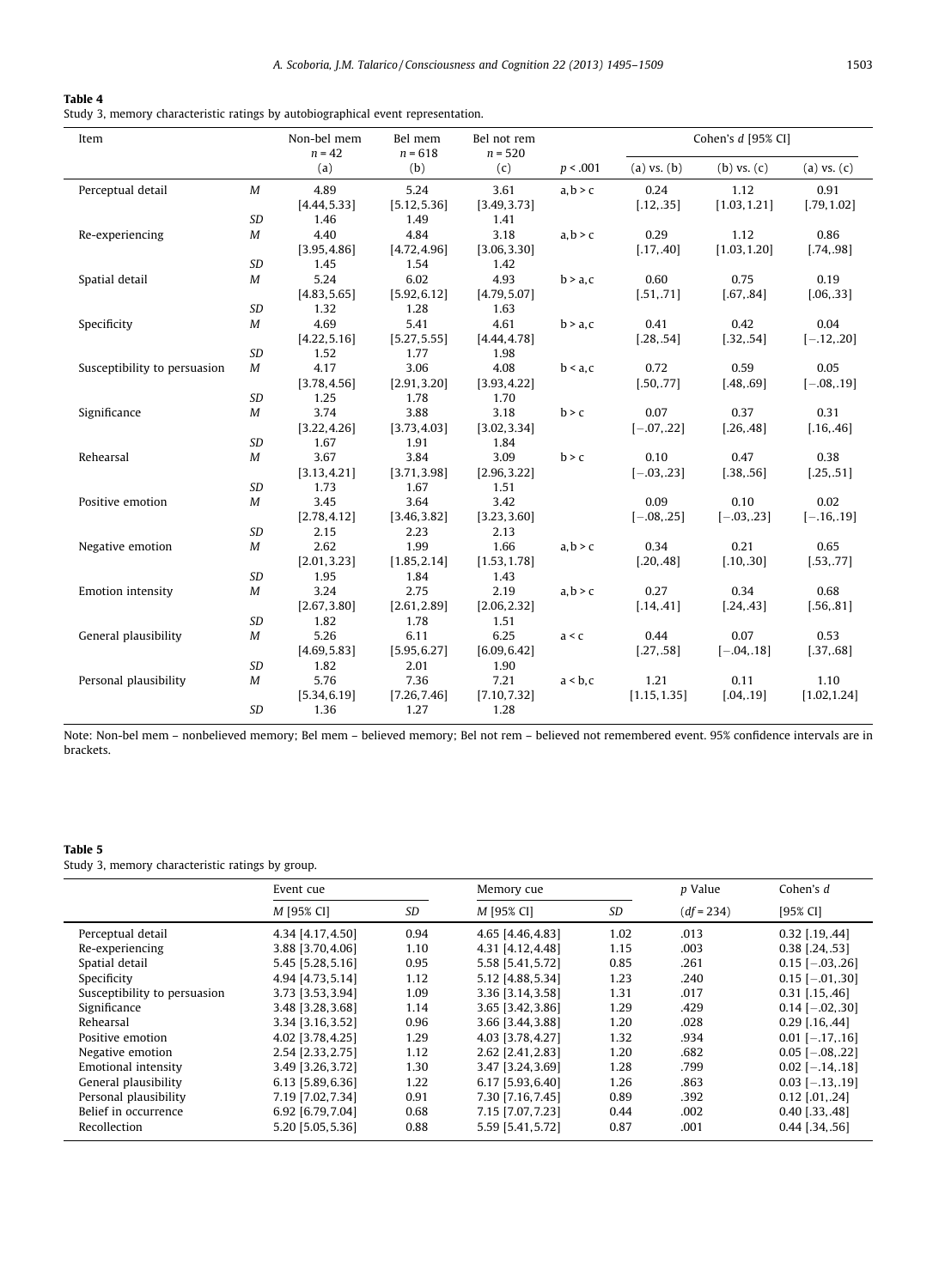#### Table 6

Study 3, item loadings for structural equation models predicting the autobiographical belief and recollection factors separately for the memory and event cue groups.

| Factor                  | Predictor                           | Model 2a event cue |                              |              | Model 2b memory cue |                                 |              |  |
|-------------------------|-------------------------------------|--------------------|------------------------------|--------------|---------------------|---------------------------------|--------------|--|
|                         |                                     | Estimate           | 95% CI                       | р            | Estimate            | 95% CI                          | p            |  |
| Autobiographical belief | Personal plausibility<br>Perceptual | 0.66<br>$-0.01$    | [0.57, 0.73]<br>$-0.11.0.10$ | .002<br>.940 | 0.46<br>$-0.07$     | [0.34, 0.59]<br>$[-0.24, 0.11]$ | .002<br>.514 |  |
|                         | Reexperiencing                      | 0.06               | $-0.04.0.16$                 | .280         | 0.08                | $[-0.11, 0.24]$                 | .474         |  |
|                         | Spatial<br>Specificity              | 0.18<br>0.10       | [0.07, 0.28]<br>[0.01, 0.18] | .002<br>.023 | 0.17<br>0.13        | [0.02, 0.30]<br>[0.04, 0.22]    | .029<br>.010 |  |
|                         | Persuasion                          | $-0.08$            | $[-0.17, -.01]$              | .066         | $-0.06$             | $[-0.18, 0.04]$                 | .214         |  |
| Recollection            | Personal plausibility               | 0.12               | [0.06, 0.18]                 | .002         | 0.03                | $[-0.03, 0.09]$                 | .252         |  |
|                         | Perceptual                          | 0.28               | [0.18, 0.38]                 | .002         | 0.27                | [0.18, 0.38]                    | .002         |  |
|                         | Reexperiencing                      | 0.40               | [0.30, 0.51]                 | .002         | 0.58                | [0.48, 0.66]                    | .002         |  |
|                         | Spatial                             | 0.19               | [0.12, 0.26]                 | .002         | 0.10                | [0.02, 0.17]                    | .015         |  |
|                         | Specificity                         | 0.09               | [0.02, 0.16]                 | .012         | 0.10                | [0.04, 0.16]                    | .003         |  |
|                         | Persuasion                          | $-0.14$            | $-0.21, -0.08$               | .002         | $-0.09$             | $[-0.14, -0.03]$                | .002         |  |

Note: These standardized path coefficients resulted when predicting the two latent factors (autobiographical belief, recollection) simultaneously within the same model. Separate models were conducted for each group (memory cue, event cue) because the initial model indicated that while the factor loadings were invariant, the pathways for the predictors were not.

In the next model we added the predictors (i.e., perceptual, spatial, re-experiencing, specificity, personal plausibility, and susceptibility to persuasion<sup>3</sup>); all predictors were allowed to correlate. As expected, a test of the unconstrained model against a model in which the path coefficients were constrained to be equal across groups failed to show model invariance ( $\Delta$ CFI = .017). This indicates that the relationships between the predictors and the factors varied by group. We ran separate SEM models for each group; the standardized path coefficients are provided in Table 6. The key differences between groups were: (1) while plausibility was strongly associated with autobiographical belief in bothmodels, the relationship was stronger in the 'event' group; (2) re-experiencing predicted recollection to a greater extent in the 'memory' group; and (3) plausibility predicted recollection only in the 'event' group. Consistent across the groups were that perceptual details, re-experiencing, specificity and susceptibility to persuasion (negatively) predicted recollection, whereas personal plausibility and spatial detail predicted autobiographical belief.

We calculated the variance explained in each of the factors by these predictors for each group. In the memory cue group, 69% (90% CI [.60,.79]) of the variance in recollection and 44% (90% CI [.32,.59]) of the variance in autobiographical belief was predicted. In the event cue group, 65% (90% CI [.57,.74]) of the variance in recollection and 68% (90% CI [.58,.79]) of the variance in belief was predicted. Autobiographical belief was not as well predicted in the 'memory' group. The greater prediction of autobiographical belief in the 'event' group was due to stronger influence of personal plausibility. When recollection was strong, plausibility showed a weaker influence on autobiographical belief. Finally, when the cue emphasized 'events' features associated with autobiographical belief showed a weak but significant relationship with recollection.

#### 4.3. Discussion

Study 3 provides evidence for a recollection bias with ''memory'' cues. We found greater overlap amongst features associated with recollection in events generated in response to ''memory'' cues. Seemingly small changes in language resulted in differences in the frequency of event representations that resulted. This is consistent with long-standing arguments about the effects of the retrieval environment on memory output ([Tulving & Thomson, 1973\)](#page-14-0). 'Event' cues produced more nonbelieved memories and believed-not-remembered events compared to 'memory' cues, and influenced greater variability in autobiographical belief and recollection ratings. Perceptual detail and re-experiencing uniquely predicted recollection across both groups, and perceptual detail explained more variance in recollection in the 'memory' group. Plausibility predicted belief in occurrence in both groups, and was weakly associated with recollection only in the 'event' group. Quite simply, one finds different autobiographical experiences depending on how one asks.

#### 5. General discussion

We raised a number of questions in the introduction that the current series of studies have addressed. We found that nonbelieved memories and believed-not-remembered events can be elicited in the absence of deliberate cueing. However, the number of nonbelieved memories produced was not large. This strikes us as not particularly surprising, as believed autobiographical representations form a preponderance of self-relevant event representations. The 20% nonbelieved memory rate reported by [Mazzoni et al. \(2010\)](#page-14-0) is notably higher than the 3%–6.4% rates observed here. This difference in accessibility may be due to a bias toward reporting believed events under typical testing conditions. Participants may assume that

 $3$  Preliminary analyses revealed that the remaining items (emotion items, rehearsal items, and the significance item) did not predict either factor, and these were excluded from the final models.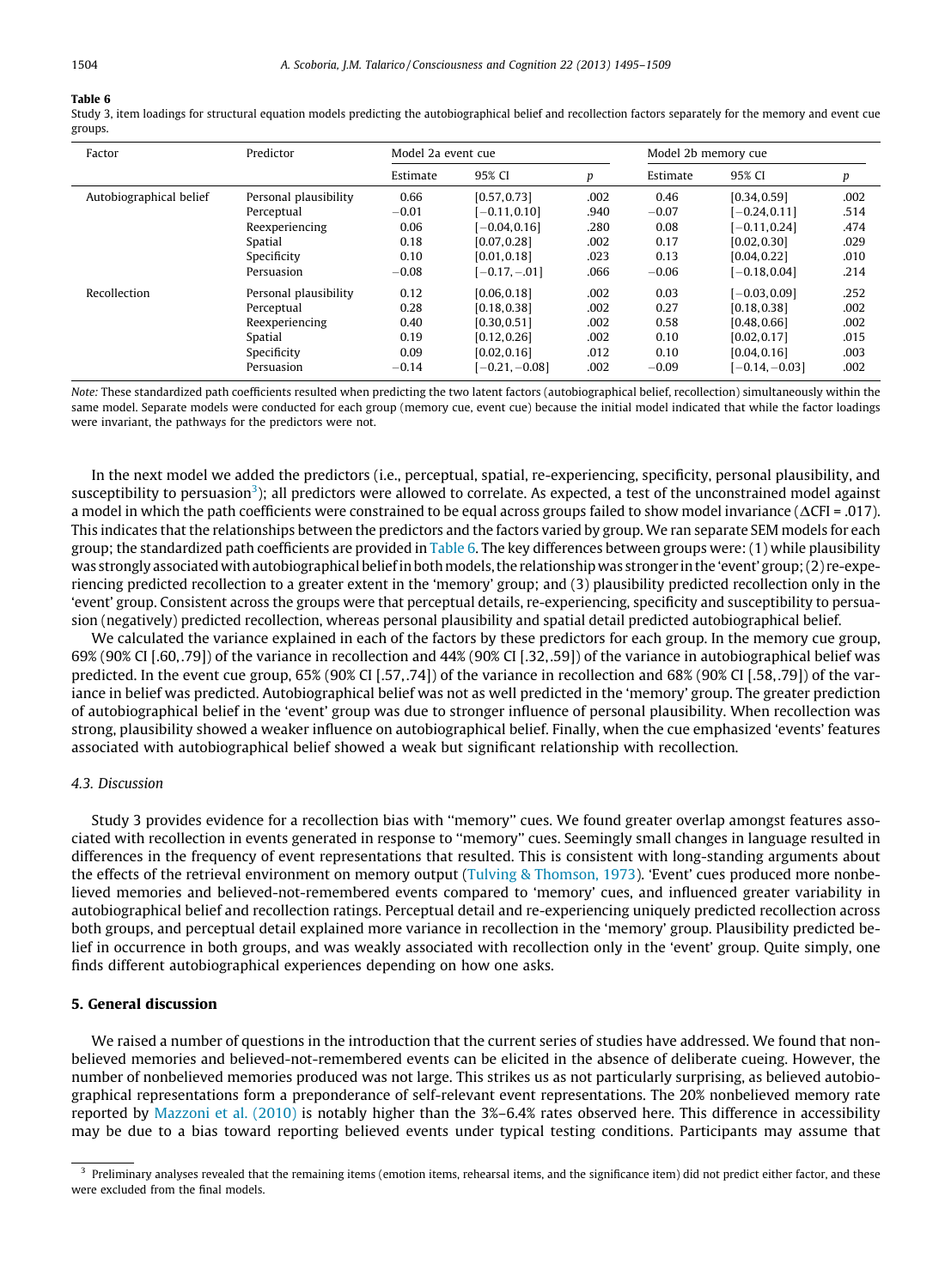researchers are interested in events that are believed to have occurred when participating in a memory study. It is also possible that once the truth status for a believed memory is reduced, that the event becomes less accessible, all other event characteristics being equal. One test would be to cue individuals who are known to have nonbelieved memories, and see if such events emerge when indirectly assessed.

While memory representations are frequently updated (reconstructed) due to the acquisition of new information, salient nonbelieved memories occur when new information is sufficiently discrepant with a memory to produce cognitive dissonance, and additional processing is required to make a decision about the belief status of the memory ([Scoboria et al., in](#page-14-0) [press\)](#page-14-0). The nonbelieved memories studied to date are those for which the challenging of the memory representation is remembered along with the prior memory representation. Presumably many reattributions of memories as non-memories are less important and occur heuristically, without awareness that the status of the event has changed (see, [Johnson, Hash](#page-14-0)[troudi, & Lindsay, 1993,](#page-14-0) for a discussion of heuristic vs. systematic processing). Hence, it is not surprising that nonbelieved memories do not manifest readily when cued, and new experimental procedures will be needed to access such processes indirectly. We look forward to work that identifies what we assume to be a distinct type of nonbelieved memories, those which are forgotten relatively soon after autobiographical belief is withdrawn.

Nonbelieved memories were defined in this study as any instance in which respondents chose to rate recollection higher than belief by one point or more, provided that both ratings were also not highly rated on each scale. For the majority of nonbelieved memories, the difference was near one point on the scale. These studies show that a one point difference does matter – when people choose to rate recollection higher than autobiographical belief, they are doing so based on distinct phenomenology. This observation is supported by data from [Scoboria et al. \(in press, Study 2\)](#page-14-0) who directly asked for salient nonbelieved memories and found that recollection exceeded belief by 1.4 points on average. Perhaps it is the decision to rate recollection higher than belief at all that matters. Future research might develop indirect cueing methods which can oversample instances in which belief is rated lower than recollection and for which recollection ratings more substantially exceed autobiographical belief ratings, in order to address such questions. Furthermore, we draw attention to the fact that autobiographical belief for the nonbelieved memories is moderate, particularly when contrasted to the believed-not-remembered category. This finding is consistent with [Scoboria et al. \(in press\)](#page-14-0), and suggests that nonbelieved memories are characterized by autobiographical belief that is substantially attenuated, but not completely undermined.

These studies indicate that the distribution of the types of representation varies depending on the age of the event and on how events are cued. More believed-not-remembered events are generated when cues are directed at younger ages. This is consistent with prior evidence from the developmental psychology literature on infantile amnesia which shows a transition from "knowing" that events occurred to "remembering" events at around 4½ years of age ([Bruce et al., 2000\)](#page-13-0). This may reflect the emergence of recollective autobiographical event representations. Prior to this age, knowledge about autobiographical events is due to presumed reliance on secondary sources for autobiographical event knowledge (e.g., family stories, photographs and videos, etc.). Nonbelieved memories were more likely to occur when cueing in age ranges between 6 and 11 years old. [Mazzoni et al. \(2010\)](#page-14-0) reported that their participants' nonbelieved memories were, on average, from middle childhood, and the average age when that belief was challenged and withdrawn was early adolescence. Based on this finding, future studies should explicitly cue this age range. Future work that examines the dating of nonbelieved memories by individuals of varying age would be useful for confirming whether nonbelieved memories are reliably associated with middle childhood to early adolescence or if the relationship between belief and recollection (and predictors of each) are the same during these developmental time points as during adulthood.

Key aspects of the phenomenological and metacognitive ratings associated with the nonbelieved memories matched those reported by [Mazzoni et al. \(2010\).](#page-14-0) Perceptual detail and re-experiencing were consistently associated with events theoretically high in recollective quality (believed and nonbelieved memories). Convergent findings have been reported in studies of experimentally created nonbelieved memories [\(Clark et al., 2012; Otgaar et al., 2013](#page-13-0)). This is in alignment with the body of work that has associated perceptual imagery and re-experiencing with autobiographical remembering [\(Brewer,](#page-13-0) [1996; Johnson et al., 1993; Rubin et al., 2003; Tulving, 1983](#page-13-0)). This and other work on nonbelieved memories shows that this association holds even in the absence of autobiographical belief. Other items (spatial/contextual detail and emotional intensity) associated with both believed and nonbelieved memories in [Mazzoni et al. \(2010\)](#page-14-0) were not reliably associated with the nonbelieved memories elicited in these studies. This suggests that the approach used to elicit events matters for some features associated with remembering but not for others.

Other variables differentiated believed from nonbelieved memories. Nonbelieved memories were consistently rated as less personally plausible and more susceptible to persuasion. Personal plausibility is a rating that an event could have occurred, and reflects the assessment of the ontological status of the event (''could this event have existed in my past?''). Hence the current nonbelieved memories reflect cases in which recollection is strong but the reality status of the event is undermined. It is not clear in this work if the association of nonbelieved memories with persuasion is due to innate characteristics of the mental representation, or if these events have been subject to challenge via social feedback. Social feedback is the most frequently reported reason for relinquishing belief in one's memory ([Mazzoni et al., 2010](#page-14-0)), and more generally, people frequently report seeking input from others when verifying events [\(Wade & Garry, 2005\)](#page-14-0).

Belief in the occurrence of autobiographical events is a default state with regard to one's own memories ([Conway, 1997;](#page-13-0) [Gilbert, 1991\)](#page-13-0) and is often based on the coherence of the overall memory and the amount of perceptual detail [\(Ross, Buehler,](#page-14-0) [& Karr, 1998\)](#page-14-0). Individuals who report reduced confidence in the accuracy of memory for events cite (in order of frequency) lack of social verification, lack of visual detail, and implausibility as reasons why they experienced uncertainty [\(Arbuthnott,](#page-13-0)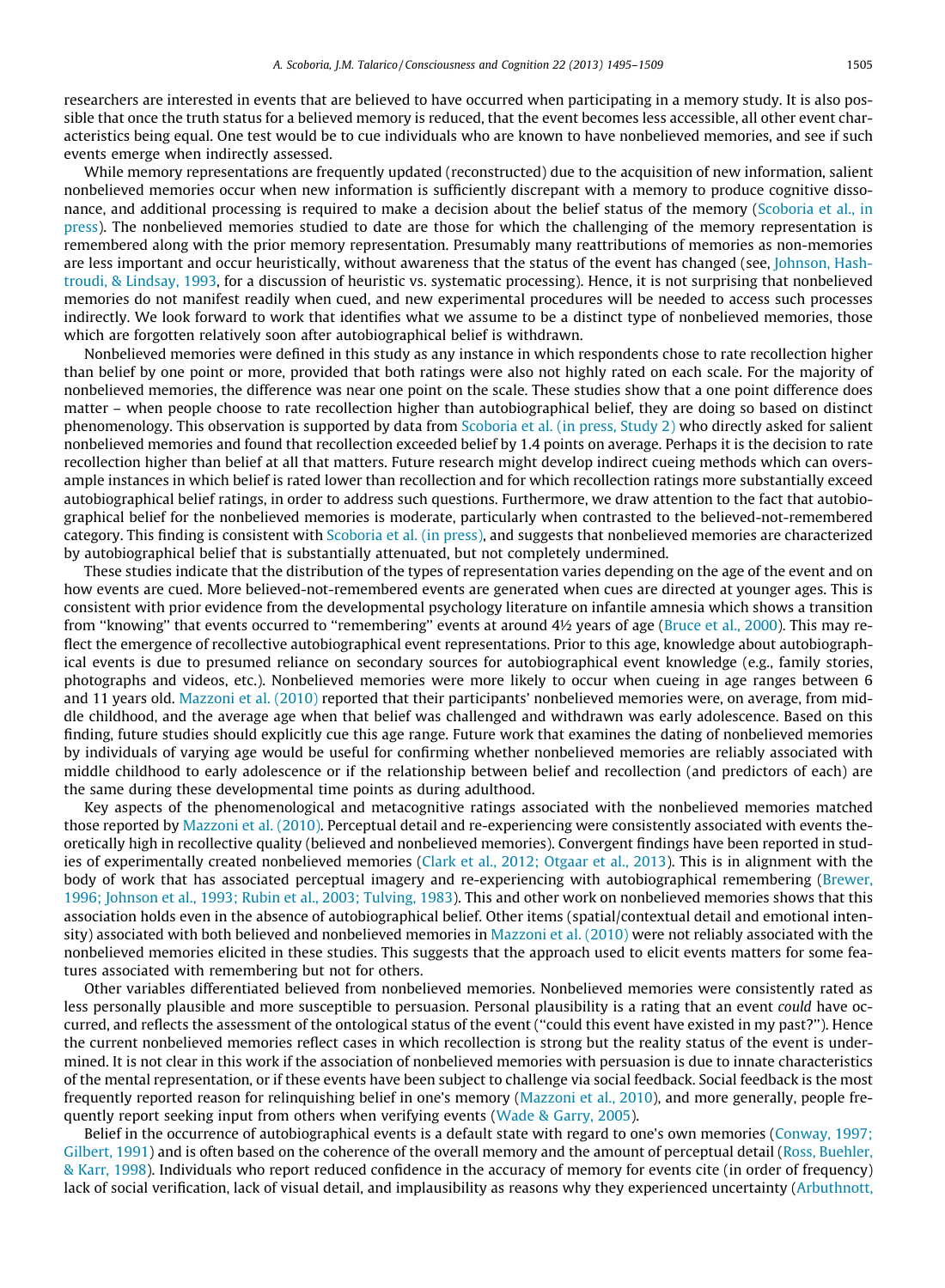[Kealy, & Ylioja, 2008\)](#page-13-0). Plausibility appears to be increasingly related to autobiographical belief as the strength of recollective qualities decreases (see [Scoboria et al., 2012](#page-14-0), for more on plausibility). One explanation for this is that autobiographical belief is likely inferred when recollection is strong [\(Scoboria et al., 2004](#page-14-0)).

The third study demonstrated that cueing for ''events'' leads to different conclusions about autobiographical belief and recollection compared to cueing for ''memories''. Cueing for memories resulted in ratings that approached the scale ceiling and which showed less variability perhaps due to ceiling effects. Cueing for 'memories' therefore makes observing the distinction between these constructs more difficult. This leads to the conclusion that cueing for memories results in a narrower, more homogenous set of representations, while cueing for events obtains a broader, more heterogeneous sample of autobiographical representations. Which approach is used should depend on the research questions. If focusing on distinguishing between autobiographical belief and recollection, the 'event' cue is more appropriate as it facilitates greater variability in ratings. These findings are consistent with the more general argument that how one asks for events, and who does the asking, informs the reports received [\(Hyman, 1994\)](#page-14-0). The method used to elicit events has implications for the conclusions that one makes about the nature and components of remembering. It is also unclear how these characteristics may differ among specific event memories (e.g., attending Sally's 21st birthday party), general memories that merge many instances of the same nature (e.g., going to parades), and memories of extended periods (e.g., spending a semester abroad). Our instructions emphasized the recall of specific events. The paucity of information provided by participants in response to each prompt in the current design (i.e., 3–4 word descriptions) prevents a detailed analysis of how well participants followed that instruction. Future research is needed to examine more precisely the role of autobiographical belief and recollection among these types of autobiographical representations.

Some researchers may wonder how the autobiographical recollection/autobiographical belief distinction might relate to the so-called remember/know distinction. While the ideas of 'recollection' and 'remember' are substantially similar, 'autobiographical belief' and 'know' are not the same. The remember/know distinction was proposed by [Tulving \(1983\)](#page-14-0) to reflect that some memory reports are based in episodic awareness whereas other reports are not. There is considerable debate as to the nature of the distinction, a review of which is beyond the scope of this paper. The debate has spanned issues as to whether the remember and know states are distinct or overlapping [\(Gardiner, 2001](#page-13-0)), and whether the processes involved in basic memory studies with word lists are the same as those that are involved in the evaluation of autobiographical memories [\(Fitzgerald & Broadbridge, 2012; Wilkinson & Hyman, 1998](#page-13-0)).

Our position is that most conceptualizations of 'remember' and 'know' describe processes that could each contribute to autobiographical belief judgments as defined here. Autobiographical belief is the judgment that an event truly occurred. It is an overarching, summative appraisal that is based on all information available at the time the judgment is made. Autobiographical belief is not the absence of recollection; autobiographical belief judgments are made in the presence of strong, moderate, weak, or no recollection. While recollection is a powerful influence when present, autobiographical belief may be based partly or wholly on other sources of information and processes. Examples of other influences include, but are not limited to, social influence (e.g., pressure to remember or to forget); the plausibility of events (e.g., available evidence to support/refute the possibility of occurrence); and cognitive experience while 'remembering' (e.g., attribution of processing fluency as indicating memory).

The remember/know (R/K) task frequently used in studies of memory should also not be confused with the measurement of autobiographical belief or recollection. In studies that use the R/K procedure, when individuals indicate that an item was presented before, they are asked to judge whether they remember the item, or know that it was presented without remembering. Translating this to the current work, the autobiographical belief rating is the initial decision that the item was pre-sented (see [Scoboria et al., in press](#page-14-0), for further discussion), and not some subsequent judgment made to report the origin(s) of the judgment. This research and Scoboria et. al. (in press) indicate that in the context of recalling autobiographical events, self-report items that query remembering vs. knowing are excellent indicators of recollection.

Our point in discussing remember/know in this paper is to emphasize that our approach is substantially distinct. Some readers might assume that the distinction between autobiographical belief and recollection parallels the R/K distinction, which is not the case. We take no position here on the relevance of remember/know judgments as implemented in single item (e.g., word list) studies within the domain of autobiographical memory.We refer the reader to [McCabe, Geraci, Bowman, Sensenig, and Rhodes \(2011\)](#page-14-0) and [Fitzgerald and Broadbridge \(2012\)](#page-13-0) for further discussion of the use of R/K judgments in autobiographical memory.

Finally, we observe that the current work is consistent with [Brewer's \(1996\)](#page-13-0) definition of autobiographical remembering as comprised of multiple metamemorial components. Of specific interest, he mentions: (1) a memory image (recollection); (2) belief that the event occurred in the past (autobiographical belief); and (3) confidence that the details recalled accurately represent what occurred (termed 'belief in recollection' in [Scoboria et al., in press](#page-14-0)). The current studies emphasize the first and second components, and do not at all address the third. The Basic Systems Model ([Rubin, 2006\)](#page-14-0) emphasizes the first and third components, and several studies point to the potential validity of that distinction ([Fitzgerald & Broadbridge, 2012; Ru](#page-13-0)[bin et al., 2003](#page-13-0)). Future research is needed that simultaneously examines the relatedness of all three components.

In summary, these studies show a more complete picture of autobiographical remembering than is typically examined. Just as the study of autobiographical memory has enriched our understanding of basic memory, so too does the careful examination of how memories are brought to mind and what the component processes are when recalling the past. We cannot afford to take one exemplar of memory and mistake it for all memories. We look forward to future research in which further study of less typically studied autobiographical event representations leads to novel understanding of the components and functions of remembering personally-experienced past events.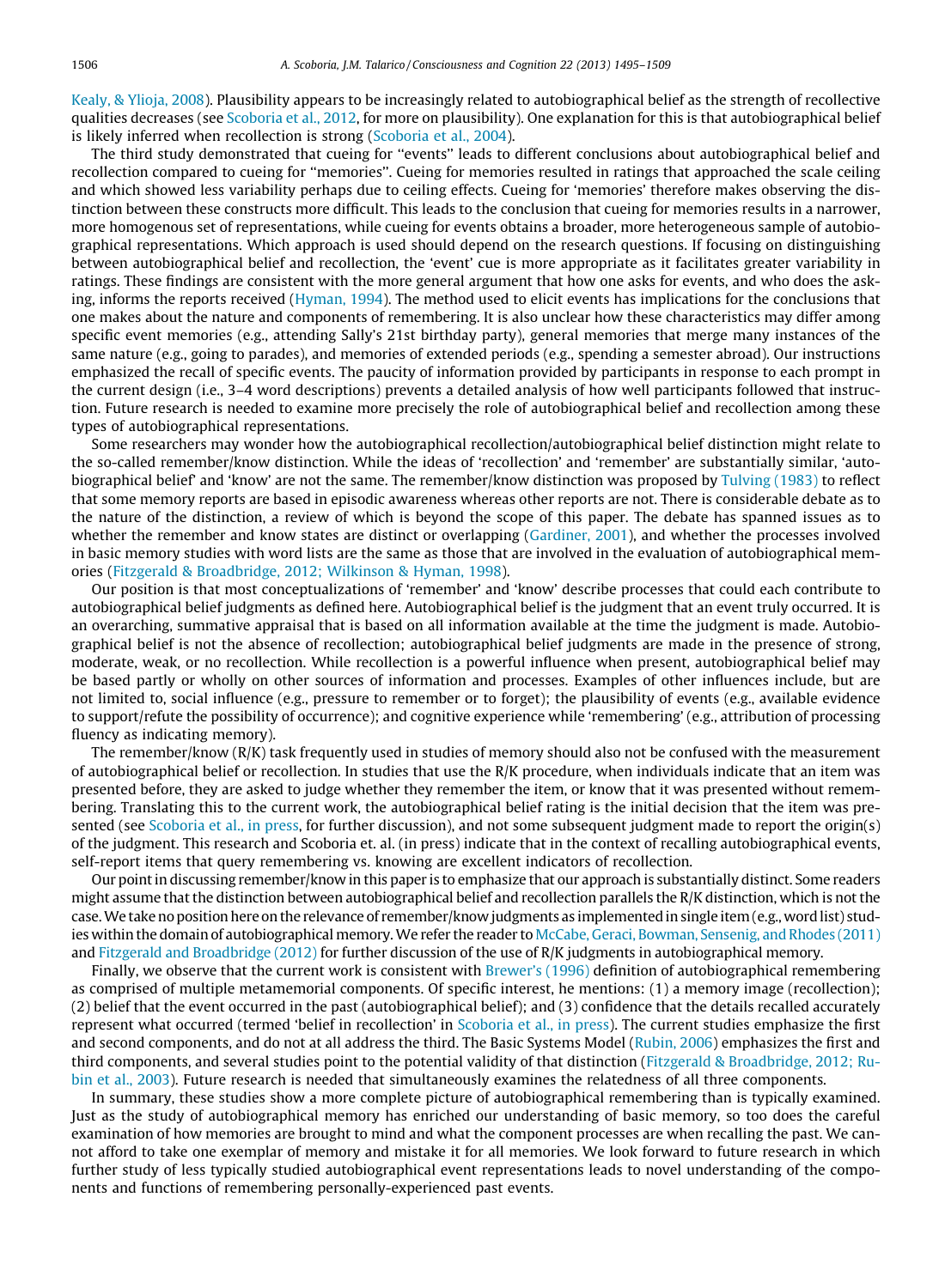## <span id="page-12-0"></span>Acknowledgment

This work was supported by a Natural Science and Engineering Research Council of Canada Discovery Grant to the first author.

# Appendix A

Event cue instructions (All studies)

Next you will be asked to think of a number of EVENTS from your childhood, from before the age of 6. By ''Event'' we mean any story or scene that occurred at a particular time and in a specific place. Events usually last for minutes or hours and no more than a single day.

A box will appear where you must type a 2–3 word description of this event, which need be intelligible only to you, that is specific enough to remind you of that unique event at a later time. All of the events should be different. Please do not record any proper names (for people or places) or other information that would let us know who you are – use an initial if necessary.

We would like you to record the first event that comes to mind for each prompt. The event may or may not have been significant to you.

You also may or may not have thought much about the event since it happened, it does not matter. You may or may not have discussed the event with other people. For example, an event might be a family story that involves you.

We are interested in any and all personally-experienced events.

Please select a different event for each prompt.

Memory cue instructions (Study 3)

Next you will be asked to think of a number of MEMORIES from before the age of 6. By ''memory'' we mean any story or scene you remember from your personal past that occurred at a particular time and in a specific place.

A box will appear where you must type a 2–3 word description of this memory, which need be intelligible only to you, that is specific enough to remind you of that unique memory at a later time. All of the memories should be different. Please do not record any proper names (for people or places) or other information that would let us know who you are – use an initial if necessary.

We would like you to record the first memory that comes to mind for each prompt. The memory may or may not have been significant to you.

You also may or may not have thought much about the memory since it happened, it does not matter. You may or may not have discussed the memory with other people. For example, a memory might be of a one-time-only event you haven't remembered since it happened.

We are interested in any and all personally-experienced memories.

Please select a different event for each prompt.

# Appendix B

#### Belief in Occurrence items

- 1. How likely is it that you personally did in fact experience this event?
- 1 Definitely did not happen; 8 Definitely happened
- 2. How strong is your belief that this event actually occurred (whether or not you remember the event)?
- 1 No belief, 3 Weak belief, 5 Moderate belief, 7 Strong belief
- Recollection items
- 3. Do you actually remember experiencing this event?
- 1 No memory of event at all, 8 Clear and complete memory of event
- 4. How strong is your memory for this event (whether or not you believe the event occurred)?
- 1 No memory, 3 Weak memory, 5 Moderate memory, 7 Strong memory
- 5. Sometimes people know something happened to them without being able to actually remember it. As I think about the event, I can actually remember it rather than just knowing that it happened.

1 Not at all, 3 Vaguely, 5 Distinctly, 7 As much as any memory

Predictors

Perceptual detail

- 6. As I think about the event, I can see, hear, or otherwise perceive in my mind what happened.
- 1 Not at all, 3 Vaguely, 5 Distinctly, 7 As clearly as if it were happening now Re-experiencing
- 7. While thinking about this event, I feel as though I am reliving it.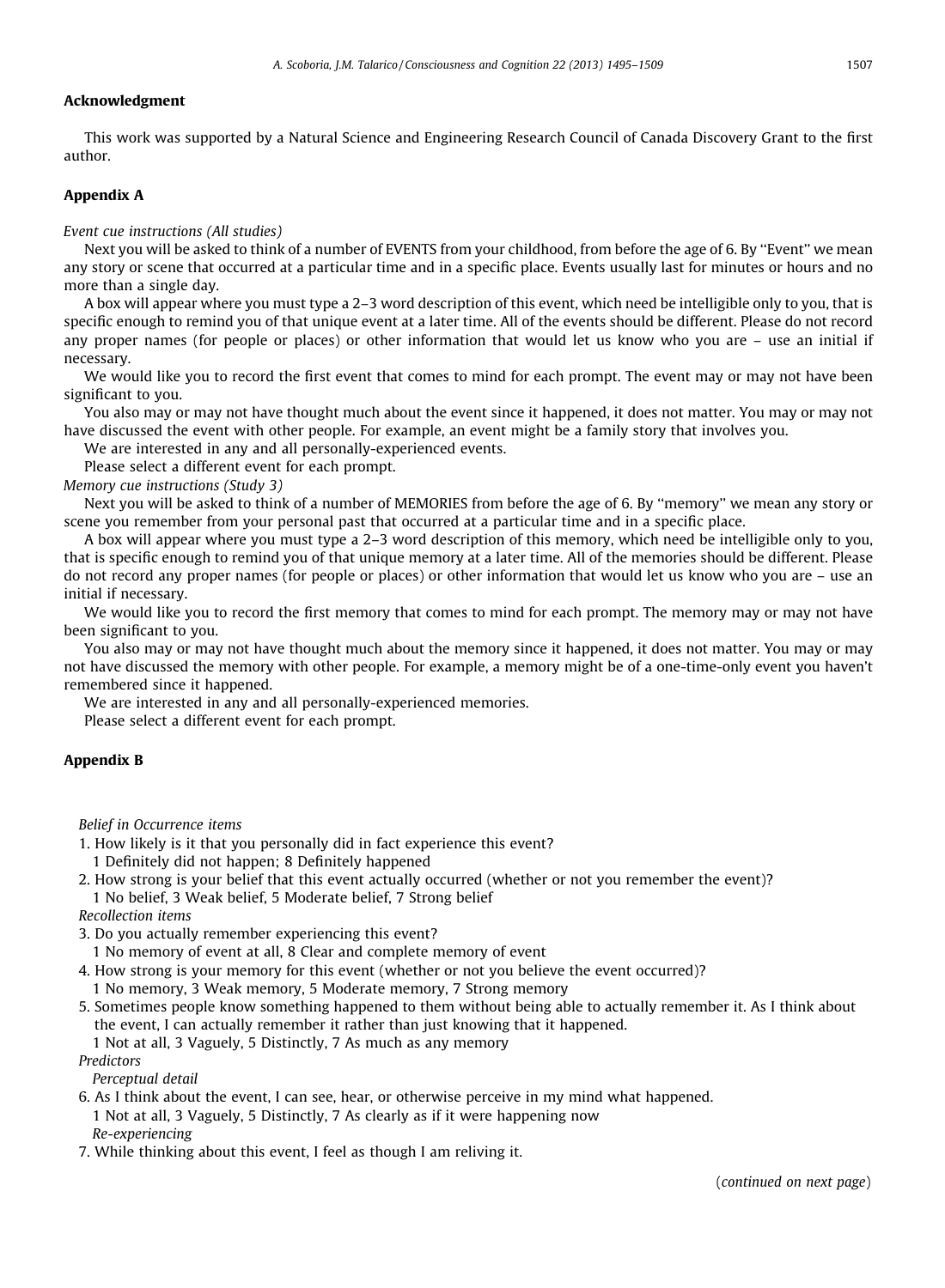- <span id="page-13-0"></span>1 Not at all, 3 Vaguely, 5 Distinctly, 7 As clearly as if it were happening now
- 8. While thinking about this event, I feel that I travel back to the time when it happened. 1 Not at all, 3 Vaguely, 5 Distinctly, 7 Completely
- Spatial detail
- 9. While thinking about this event, I know the setting where it occurred
- 1 Not at all, 3 Vaguely, 5 Distinctly, 7 As clearly as if it were happening now Specificity
- 10. This event is based on details specific to my life, not on general knowledge that I would expect most people to have 1 Not at all, 3 In some details, 5 In some main points, 7 Completely
- 
- Susceptibility to persuasion
- 11. If another witness to the event, who you generally trusted, existed and told you a very different account of the event, to what extent could you be persuaded that your version of the event was wrong?
- 1 Not at all, 3 In some details, 5 In some main points, 7 Completely

Significance

- 12. This event is significant to my life because it imparts an important message for me or represents an anchor, critical juncture, or turning point.
- 1 Not at all, 3 Vaguely, 5 Distinctly, 7 More than any other event Rehearsal items
- 13. Since it happened, I have thought about this event.
- 1 Not at all, 3 Vaguely, 5 Distinctly, 7 More than any other event 14. Since it happened, I have talked about this event.
	- 1 Not at all, 3 Vaguely, 5 Distinctly, 7 More than any other event Emotion items
- 15. While thinking about this event, the emotions that I feel are
- 1 Neutral, 3 Somewhat pleasant, 5 Pleasant, 7 Extremely pleasant
- 16. While thinking about this event, the emotions that I feel are
- 1 Neutral, 3 Somewhat unpleasant, 5 Unpleasant, 7 Extremely unpleasant
- 17. While thinking about this event, the emotions that I feel are intense. 1 Not at all, 3 Hardly, 5 Somewhat, 7 Extremely intense
- General plausibility

18. How plausible is it that at least some people could have experienced this event? 1 Not at all plausible; 8 Extremely plausible

Personal plausibility

19. How plausible is it that you personally could have experienced this event?

1 Not at all plausible; 8 Extremely plausible

#### References

- Addis, D. R., Pan, L., Vu, M. A., Laiser, N., & Schacter, D. L. (2009). Constructive episodic simulation of the future and the past: Distinct subsystems of a core brain network mediate imagining and remembering. Neuropsychologia, 47, 2222–2238. <http://dx.doi.org/10.1016/j.neuropsychologia.2008.10.026>.
- Arbuthnott, K. D., Geelen, C. B., & Kealy, K. L. K. (2002). Phenomenal characteristics of guided imagery, natural imagery, and autobiographical memories. Memory & Cognition, 30, 519–528. <http://dx.doi.org/10.3758/BF03194953>.
- Arbuthnott, K. D., Kealy, K. L. K., & Ylioja, S. (2008). Judgement of confidence in childhood memories. Applied Cognitive Psychology, 22, 953–978. [http://](http://dx.doi.org/10.1002/acp.1404) [dx.doi.org/10.1002/acp.1404](http://dx.doi.org/10.1002/acp.1404).
- [Baddeley, A., Thornton, A., Chua, S. E., & McKenna, P. \(1995\). Schizophrenic delusions and the construction of autobiographical memory. In D. C. Rubin \(Ed.\),](http://refhub.elsevier.com/S1053-8100(13)00134-7/h0015) [Remembering our past: Studies in autobiographical memory](http://refhub.elsevier.com/S1053-8100(13)00134-7/h0015) (pp. 384–428). New York: Cambridge University Press.
- [Brewer, W. F. \(1986\). What is autobiographical memory? In D. C. Rubin \(Ed.\),](http://refhub.elsevier.com/S1053-8100(13)00134-7/h0020) Autobiographical memory (pp. 25–49). New York: Cambridge University Press. [Brewer, W. F. \(1996\). What is recollective memory? In D. C. Rubin \(Ed.\),](http://refhub.elsevier.com/S1053-8100(13)00134-7/h0025) Remembering our past: Studies in autobiographical memory (pp. 19–66). New York: [Cambridge University Press.](http://refhub.elsevier.com/S1053-8100(13)00134-7/h0025)
- Bruce, D., Dolan, A., & Phillips-Grant, K. (2000). On the transition from childhood amnesia to the recall of personal memories. Psychological Science, 11, 360–364. [http://dx.doi.org/10.1111/1467-9280.00271.](http://dx.doi.org/10.1111/1467-9280.00271)
- Cheung, G. W., & Rensvold, R. B. (2002). Evaluating goodness-of-fit indexes for testing measurement invariance. Structural Equation Modeling: A Multidisciplinary Journal, 9, 233–255. [http://dx.doi.org/10.1207/S15328007SEM0902\\_5](http://dx.doi.org/10.1207/S15328007SEM0902_5).
- Clark, A., Nash, R. A., Fincham, G., & Mazzoni, G. (2012). Creating non-believed memories for recent autobiographical events. PLoS ONE, 7, e32998. [http://](http://dx.doi.org/10.1371/journal.pone.0032998) [dx.doi.org/10.1371/journal.pone.0032998](http://dx.doi.org/10.1371/journal.pone.0032998).
- [Conway, M. \(1997\). Past and present: Recovered memories and false memories. In M. Conway \(Ed.\),](http://refhub.elsevier.com/S1053-8100(13)00134-7/h0045) Recovered memories and false memories (pp. 150–191). [New York: Oxford University Press](http://refhub.elsevier.com/S1053-8100(13)00134-7/h0045).
- Crawley, R. A., & Eacott, M. J. (2006). Memories of early childhood: Qualities of the experience of recollection. Memory & Cognition, 34, 287–294. [http://](http://dx.doi.org/10.3758/BF03193407) [dx.doi.org/10.3758/BF03193407.](http://dx.doi.org/10.3758/BF03193407)

Cummings, G. (2011). [Understanding the new statistics](http://refhub.elsevier.com/S1053-8100(13)00134-7/h0055). New York: Routledge.

- Fitzgerald, J. M., & Broadbridge, C. L. (2012). Latent constructs of the Autobiographical Memory Questionnaire: A recollection-belief model of autobiographical experience. Memory, 21, 230–248. [http://dx.doi.org/10.1080/09658211.2012.725736.](http://dx.doi.org/10.1080/09658211.2012.725736)
- [Gardiner, J. M. \(2001\). Episodic memory and autonoetic consciousness: A first-person approach.](http://refhub.elsevier.com/S1053-8100(13)00134-7/h0065) Philosophical Transactions of the Royal Society B, 356, [1351–1361](http://refhub.elsevier.com/S1053-8100(13)00134-7/h0065).

Gilbert, D. T. (1991). How mental systems believe. American Psychologist, 46, 107–119. [http://dx.doi.org/10.1037/0003-066X.46.2.107.](http://dx.doi.org/10.1037/0003-066X.46.2.107)